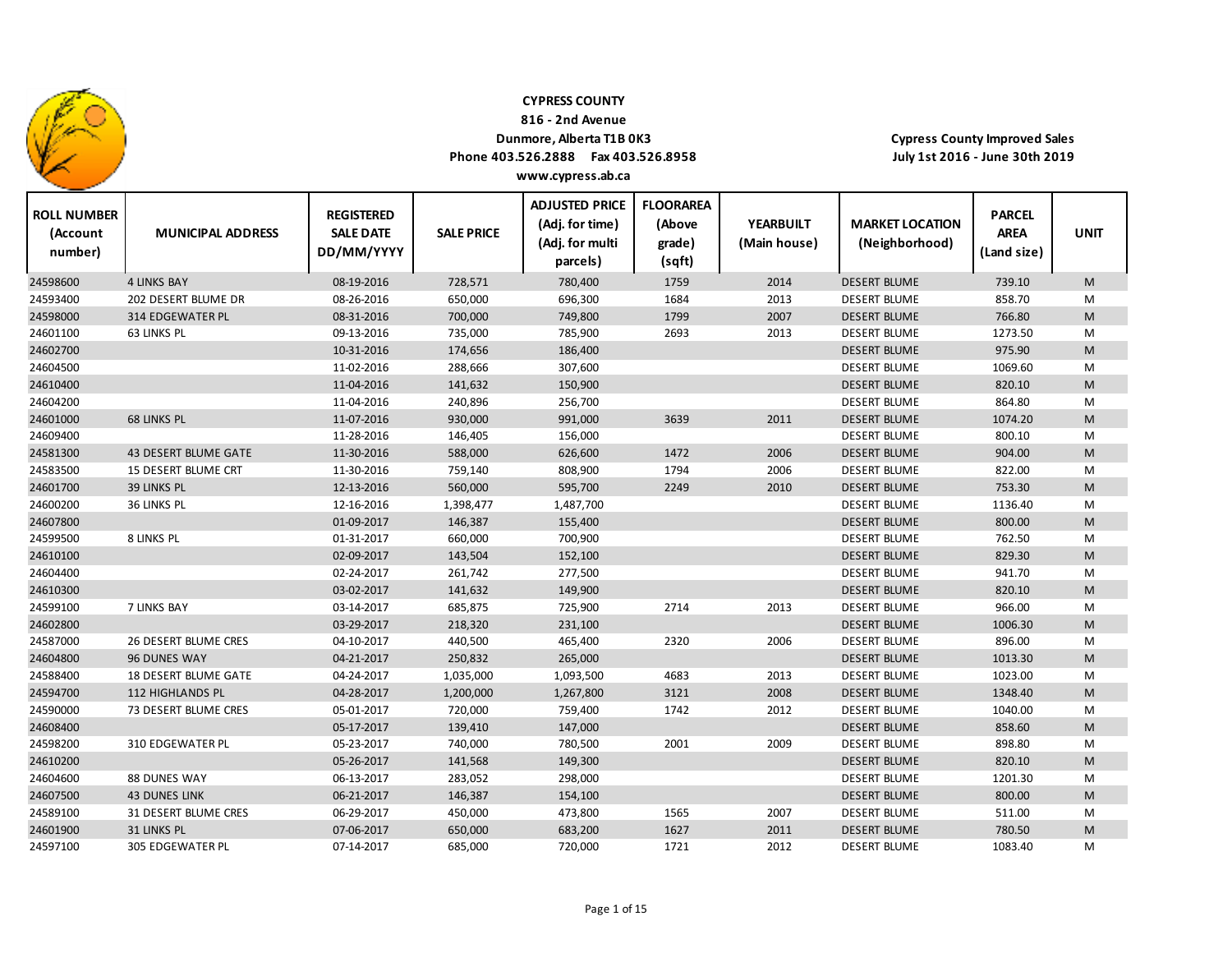

24605700 125 DUNES WAY

### **CYPRESS COUNTY**

**816 ‐ 2nd Avenue**

### **Dunmore, Alberta T1B 0K3**

**Phone 403.526.2888 Fax 403.526.8958 www.cypress.ab.ca**

**Cypress County Improved Sales July 1st 2016 ‐ June 30th 2019**

| <b>ROLL NUMBER</b><br>(Account<br>number) | <b>MUNICIPAL ADDRESS</b>    | <b>REGISTERED</b><br><b>SALE DATE</b><br>DD/MM/YYYY | <b>SALE PRICE</b> | <b>ADJUSTED PRICE</b><br>(Adj. for time)<br>(Adj. for multi<br>parcels) | <b>FLOORAREA</b><br>(Above<br>grade)<br>(sqft) | <b>YEARBUILT</b><br>(Main house) | <b>MARKET LOCATION</b><br>(Neighborhood) | <b>PARCEL</b><br><b>AREA</b><br>(Land size) | <b>UNIT</b> |
|-------------------------------------------|-----------------------------|-----------------------------------------------------|-------------------|-------------------------------------------------------------------------|------------------------------------------------|----------------------------------|------------------------------------------|---------------------------------------------|-------------|
| 24598100                                  | <b>312 EDGEWATER PL</b>     | 07-14-2017                                          | 840,000           | 882,900                                                                 | 1878                                           | 2008                             | <b>DESERT BLUME</b>                      | 832.20                                      | M           |
| 24605300                                  | 126 DUNES WAY               | 07-18-2017                                          | 286,804           | 301,500                                                                 |                                                |                                  | <b>DESERT BLUME</b>                      | 951.70                                      | M           |
| 24609800                                  | <b>73 DUNES WAY</b>         | 07-19-2017                                          | 146,405           | 153,900                                                                 |                                                |                                  | <b>DESERT BLUME</b>                      | 800.10                                      | M           |
| 24581900                                  | 67 DESERT BLUME GATE        | 08-08-2017                                          | 637,500           | 668,900                                                                 | 1896                                           | 2011                             | <b>DESERT BLUME</b>                      | 828.00                                      | M           |
| 24602700                                  | <b>12 DUNES WAY</b>         | 08-22-2017                                          | 685,074           | 844,800                                                                 |                                                |                                  | <b>DESERT BLUME</b>                      | 975.90                                      | M           |
| 24593200                                  | 230 DESERT BLUME DR         | 08-25-2017                                          | 530,000           | 556,100                                                                 | 1991                                           | 2008                             | <b>DESERT BLUME</b>                      | 858.20                                      | M           |
| 24597400                                  | 311 EDGEWATER PL            | 08-30-2017                                          | 700,000           | 734,500                                                                 | 1659                                           | 2008                             | <b>DESERT BLUME</b>                      | 1040.70                                     | M           |
| 24604300                                  | 76 DUNES WAY                | 09-06-2017                                          | 241,046           | 252,500                                                                 |                                                |                                  | <b>DESERT BLUME</b>                      | 863.60                                      | M           |
| 24604700                                  | 92 DUNES WAY                | 09-06-2017                                          | 293,810           | 307,800                                                                 |                                                |                                  | <b>DESERT BLUME</b>                      | 1240.70                                     | M           |
| 24607900                                  | <b>27 DUNES LINK</b>        | 09-29-2017                                          | 148,735           | 155,800                                                                 |                                                |                                  | <b>DESERT BLUME</b>                      | 812.90                                      | M           |
| 24589600                                  | 55 DESERT BLUME CRES        | 10-07-2017                                          | 420,000           | 439,200                                                                 | 1579                                           | 2007                             | <b>DESERT BLUME</b>                      | 540.00                                      | M           |
| 24604800                                  | 96 DUNES WAY                | 10-18-2017                                          | 263,373           | 275,400                                                                 |                                                |                                  | <b>DESERT BLUME</b>                      | 1013.30                                     | M           |
| 24602600                                  | <b>8 DUNES WAY</b>          | 10-19-2017                                          | 155,184           | 162,300                                                                 |                                                |                                  | <b>DESERT BLUME</b>                      | 900.50                                      | M           |
| 24607600                                  | <b>39 DUNES LINK</b>        | 10-24-2017                                          | 146,387           | 153,100                                                                 |                                                |                                  | <b>DESERT BLUME</b>                      | 800.00                                      | M           |
| 24606100                                  | 109 DUNES WAY               | 11-01-2017                                          | 235,180           | 245,500                                                                 |                                                |                                  | <b>DESERT BLUME</b>                      | 1040.50                                     | M           |
| 24601300                                  | 55 LINKS PL                 | 11-08-2017                                          | 637,500           | 665,500                                                                 | 2697                                           | 2011                             | <b>DESERT BLUME</b>                      | 678.50                                      | M           |
| 24589900                                  | 67 DESERT BLUME CRES        | 11-24-2017                                          | 395,000           | 412,300                                                                 | 1394                                           | 2008                             | <b>DESERT BLUME</b>                      | 520.00                                      | M           |
| 24608000                                  | <b>23 DUNES LINK</b>        | 12-11-2017                                          | 148,852           | 155,100                                                                 |                                                |                                  | <b>DESERT BLUME</b>                      | 813.50                                      | М           |
| 24609700                                  | <b>69 DUNES WAY</b>         | 12-13-2017                                          | 146,930           | 153,100                                                                 |                                                |                                  | <b>DESERT BLUME</b>                      | 803.00                                      | M           |
| 24593600                                  | 172 DESERT BLUME DR         | 12-13-2017                                          | 542,712           | 565,600                                                                 | 1635                                           | 2007                             | <b>DESERT BLUME</b>                      | 856.60                                      | M           |
| 24609400                                  | 57 DUNES WAY                | 12-13-2017                                          | 689,428           | 718,500                                                                 |                                                |                                  | <b>DESERT BLUME</b>                      | 800.10                                      | M           |
| 24586700                                  | <b>38 DESERT BLUME CRES</b> | 12-14-2017                                          | 492,800           | 513,600                                                                 | 1605                                           | 2006                             | <b>DESERT BLUME</b>                      | 859.00                                      | М           |
| 24607900                                  | <b>27 DUNES LINK</b>        | 01-10-2018                                          | 693,041           | 721,000                                                                 | 2225                                           | 2018                             | <b>DESERT BLUME</b>                      | 812.90                                      | M           |
| 24607700                                  | <b>35 DUNES LINK</b>        | 01-18-2018                                          | 146,387           | 152,300                                                                 |                                                |                                  | <b>DESERT BLUME</b>                      | 800.00                                      | M           |
| 24581000                                  | 31 DESERT BLUME GATE        | 01-30-2018                                          | 966,000           | 1,005,000                                                               | 2109                                           | 2007                             | <b>DESERT BLUME</b>                      | 1005.00                                     | M           |
| 24607500                                  | <b>43 DUNES LINK</b>        | 02-22-2018                                          | 579,881           | 602,300                                                                 | 1412                                           | 2017                             | <b>DESERT BLUME</b>                      | 800.00                                      | М           |
| 24609600                                  | <b>65 DUNES WAY</b>         | 03-14-2018                                          | 153,709           | 159,400                                                                 |                                                |                                  | <b>DESERT BLUME</b>                      | 800.00                                      | M           |
| 24607800                                  | <b>31 DUNES LINK</b>        | 03-16-2018                                          | 925,000           | 959,200                                                                 |                                                |                                  | <b>DESERT BLUME</b>                      | 800.00                                      | М           |
| 24609800                                  | 73 DUNES WAY                | 03-22-2018                                          | 146,000           | 151,400                                                                 |                                                |                                  | <b>DESERT BLUME</b>                      | 800.10                                      | M           |
| 24602500                                  | <b>4 DUNES WAY</b>          | 04-18-2018                                          | 151,751           | 157,100                                                                 |                                                |                                  | <b>DESERT BLUME</b>                      | 877.00                                      | М           |
| 24606200                                  | 105 DUNES WAY               | 05-04-2018                                          | 205,011           | 211,900                                                                 |                                                |                                  | <b>DESERT BLUME</b>                      | 980.60                                      | M           |
| 24606000                                  | 113 DUNES WAY               | 05-18-2018                                          | 216,040           | 223,300                                                                 |                                                |                                  | <b>DESERT BLUME</b>                      | 912.40                                      | M           |
| 24599000                                  | <b>11 LINKS BAY</b>         | 05-29-2018                                          | 760,000           | 785,500                                                                 | 1904                                           | 2012                             | <b>DESERT BLUME</b>                      | 955.20                                      | M           |

DUNES WAY 05‐30‐2018 192,832 199,300 DESERT BLUME 779.00 M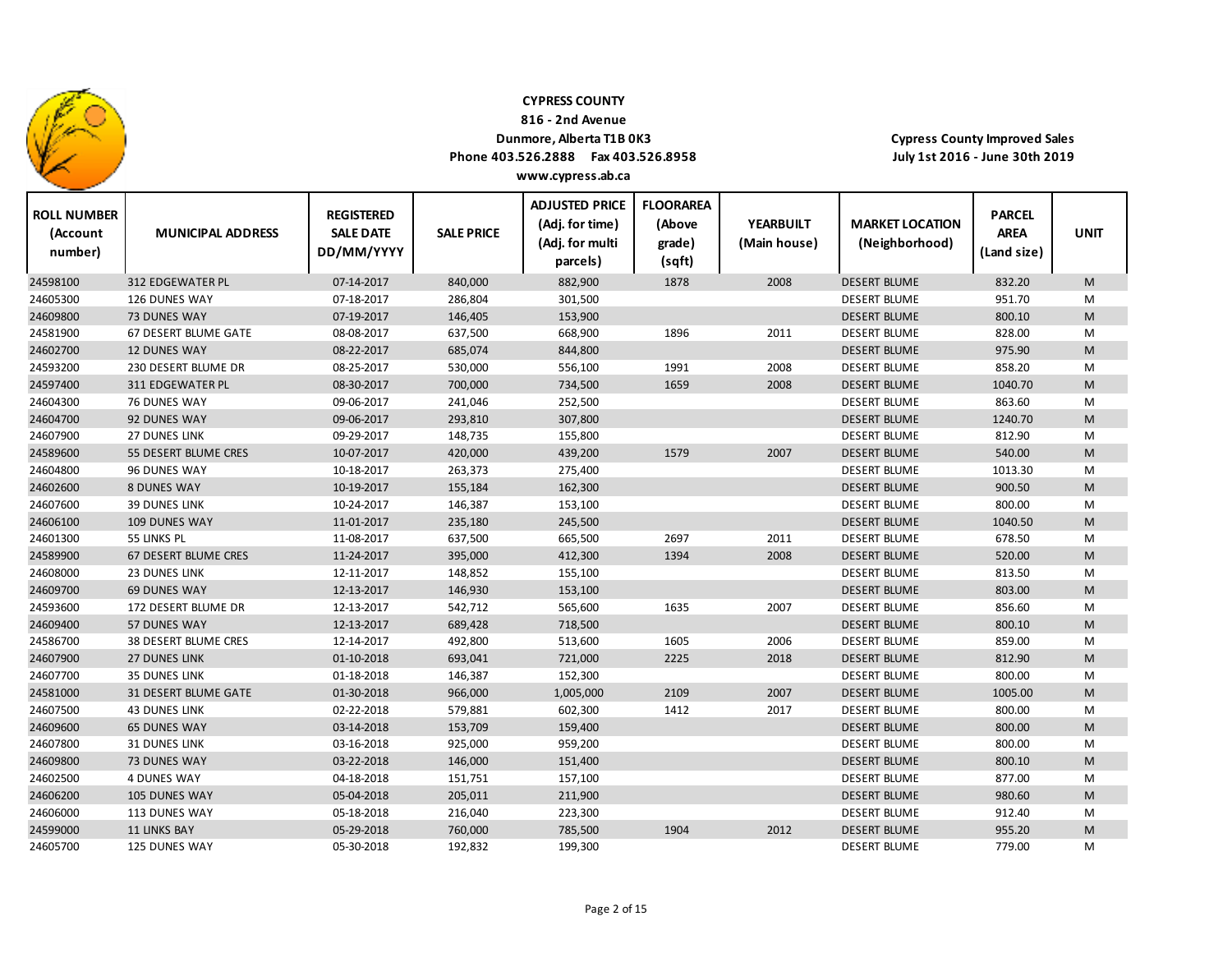

**816 ‐ 2nd Avenue**

### **Dunmore, Alberta T1B 0K3**

**Phone 403.526.2888 Fax 403.526.8958**

**Cypress County Improved Sales July 1st 2016 ‐ June 30th 2019**

| <b>ROLL NUMBER</b><br>(Account<br>number) | <b>MUNICIPAL ADDRESS</b>  | <b>REGISTERED</b><br><b>SALE DATE</b><br>DD/MM/YYYY | <b>SALE PRICE</b> | <b>ADJUSTED PRICE</b><br>(Adj. for time)<br>(Adj. for multi<br>parcels) | <b>FLOORAREA</b><br>(Above<br>grade)<br>(sqft) | <b>YEARBUILT</b><br>(Main house) | <b>MARKET LOCATION</b><br>(Neighborhood) | <b>PARCEL</b><br><b>AREA</b><br>(Land size) | <b>UNIT</b> |
|-------------------------------------------|---------------------------|-----------------------------------------------------|-------------------|-------------------------------------------------------------------------|------------------------------------------------|----------------------------------|------------------------------------------|---------------------------------------------|-------------|
| 24605600                                  | <b>129 DUNES WAY</b>      | 05-31-2018                                          | 274,650           | 283,900                                                                 |                                                |                                  | <b>DESERT BLUME</b>                      | 1012.30                                     | M           |
| 24583000                                  | 2 DESERT BLUME COURT      | 06-05-2018                                          | 1,040,000         | 1,073,000                                                               | 2120                                           | 2015                             | <b>DESERT BLUME</b>                      | 1000.00                                     | M           |
| 24610500                                  | <b>20 DUNES DRIVE</b>     | 06-11-2018                                          | 148,646           | 153,400                                                                 |                                                |                                  | <b>DESERT BLUME</b>                      | 820.20                                      | ${\sf M}$   |
| 24610200                                  | <b>30 DUNES DRIVE</b>     | 06-29-2018                                          | 1,685,754         | 1,593,100                                                               | 5252                                           | 2017                             | <b>DESERT BLUME</b>                      | 1640.20                                     | M           |
| 24602600                                  | <b>8 DUNES WAY</b>        | 07-03-2018                                          | 808,018           | 832,300                                                                 | 1770                                           | 2017                             | <b>DESERT BLUME</b>                      | 900.50                                      | ${\sf M}$   |
| 24602400                                  | 11 LINKS PL               | 07-10-2018                                          | 760,000           | 782,800                                                                 | 2504                                           | 2011                             | <b>DESERT BLUME</b>                      | 2320.00                                     | M           |
| 24609300                                  | 53 DUNES WAY              | 07-12-2018                                          | 146,390           | 150,800                                                                 |                                                |                                  | <b>DESERT BLUME</b>                      | 800.10                                      | M           |
| 24605900                                  | 117 DUNES WAY             | 07-12-2018                                          | 218,812           | 225,400                                                                 |                                                |                                  | <b>DESERT BLUME</b>                      | 923.60                                      | M           |
| 24602800                                  | <b>16 DUNES WAY</b>       | 07-13-2018                                          | 218,320           | 224,900                                                                 |                                                |                                  | <b>DESERT BLUME</b>                      | 1006.30                                     | M           |
| 24584400                                  | 134 DESERT BLUME CRES     | 07-19-2018                                          | 560,000           | 576,800                                                                 | 2136                                           | 2006                             | <b>DESERT BLUME</b>                      | 1110.00                                     | M           |
| 24587100                                  | 22 DESERT BLUME CRES      | 08-07-2018                                          | 585,000           | 601,000                                                                 | 2550                                           | 2007                             | <b>DESERT BLUME</b>                      | 896.00                                      | M           |
| 24608700                                  | 15 DUNES WAY              | 10-24-2018                                          | 146,632           | 149,900                                                                 |                                                |                                  | <b>DESERT BLUME</b>                      | 864.70                                      | M           |
| 24606100                                  | 109 DUNES WAY             | 10-25-2018                                          | 246,939           | 252,400                                                                 |                                                |                                  | <b>DESERT BLUME</b>                      | 1040.50                                     | M           |
| 24607700                                  | <b>35 DUNES LINK</b>      | 11-06-2018                                          | 809,523           | 825,500                                                                 | 2794                                           | 2018                             | <b>DESERT BLUME</b>                      | 800.00                                      | M           |
| 24593900                                  | 124 DESERT BLUME DR       | 11-08-2018                                          | 499,990           | 509,800                                                                 | 1859                                           | 2008                             | <b>DESERT BLUME</b>                      | 816.00                                      | M           |
| 24584600                                  | 126 DESERT BLUME CRES     | 12-10-2018                                          | 675,000           | 686,600                                                                 | 2420                                           | 2006                             | <b>DESERT BLUME</b>                      | 897.00                                      | M           |
| 24608200                                  | <b>15 DUNES LINK</b>      | 12-12-2018                                          | 146,895           | 149,400                                                                 |                                                |                                  | <b>DESERT BLUME</b>                      | 909.90                                      | M           |
| 24604100                                  | <b>68 DUNES WAY</b>       | 12-12-2018                                          | 268,113           | 272,700                                                                 |                                                |                                  | <b>DESERT BLUME</b>                      | 912.50                                      | M           |
| 24581200                                  | 39 DESERT BLUME GATE      | 01-16-2019                                          | 562,500           | 570,800                                                                 | 1502                                           | 2007                             | <b>DESERT BLUME</b>                      | 915.00                                      | M           |
| 24606000                                  | 113 DUNES WAY             | 04-25-2019                                          | 1,009,523         | 1,016,900                                                               | 2516                                           | 2018                             | <b>DESERT BLUME</b>                      | 912.40                                      | M           |
| 24609300                                  | 53 DUNES WAY              | 04-29-2019                                          | 768,576           | 774,200                                                                 | 1861                                           | 2018                             | <b>DESERT BLUME</b>                      | 800.10                                      | M           |
| 24426200                                  | 350 EAGLE BUTTE RD        | 07-09-2016                                          | 585,000           | 627,800                                                                 |                                                |                                  | <b>DUNMORE</b>                           | 4.46                                        | Α           |
| 738600                                    | <b>721 4TH AVE</b>        | 08-27-2016                                          | 390,000           | 417,800                                                                 | 1330                                           | 1972                             | <b>DUNMORE</b>                           | 2023.40                                     | M           |
| 24695200                                  | 1045 EAST 11TH AVE        | 08-29-2016                                          | 535,000           | 573,100                                                                 |                                                |                                  | <b>DUNMORE</b>                           | 2021.90                                     | M           |
| 24553100                                  | 1054 EAGLE RIDGE DR       | 09-06-2016                                          | 700,000           | 748,500                                                                 | 2407                                           | 2008                             | <b>DUNMORE</b>                           | 1967.70                                     | M           |
| 24397900                                  | 639 EAST 2ND ST           | 09-14-2016                                          | 465,000           | 497,200                                                                 | 2023                                           | 1999                             | <b>DUNMORE</b>                           | 1812.00                                     | M           |
| 24695100                                  | <b>1041 EAST 11TH AVE</b> | 09-16-2016                                          | 150,300           | 160,700                                                                 |                                                |                                  | <b>DUNMORE</b>                           | 1938.90                                     | M           |
| 24694600                                  | 1021 EAST 11TH AVE        | 09-23-2016                                          | 194,250           | 207,700                                                                 |                                                |                                  | <b>DUNMORE</b>                           | 2798.60                                     | М           |
| 24693300                                  | 1066 EAST 3RD ST          | 10-13-2016                                          | 155,300           | 165,800                                                                 |                                                |                                  | <b>DUNMORE</b>                           | 1773.40                                     | M           |
| 24693900                                  | 1034 EAST 11TH AVE        | 10-14-2016                                          | 861,854           | 920,000                                                                 | 1809                                           | 2015                             | <b>DUNMORE</b>                           | 1830.20                                     | M           |
| 24694800                                  | 1029 EAST 11TH AVE        | 10-20-2016                                          | 155,300           | 165,800                                                                 |                                                |                                  | <b>DUNMORE</b>                           | 2422.70                                     | M           |
| 24554400                                  | <b>290 2ND AVE</b>        | 10-21-2016                                          | 189,150           | 201,900                                                                 |                                                |                                  | <b>DUNMORE</b>                           | 1.14                                        | Α           |
| 24554300                                  | 356 2ND AVE               | 10-21-2016                                          | 560,850           | 598,700                                                                 | 3840                                           | 1982                             | <b>DUNMORE</b>                           | 2.37                                        | A           |
| 24432400                                  | 369 EAST 7TH AVE          | 11-03-2016                                          | 595,000           | 634,000                                                                 | 1369                                           | 2003                             | <b>DUNMORE</b>                           | 2109.00                                     | M           |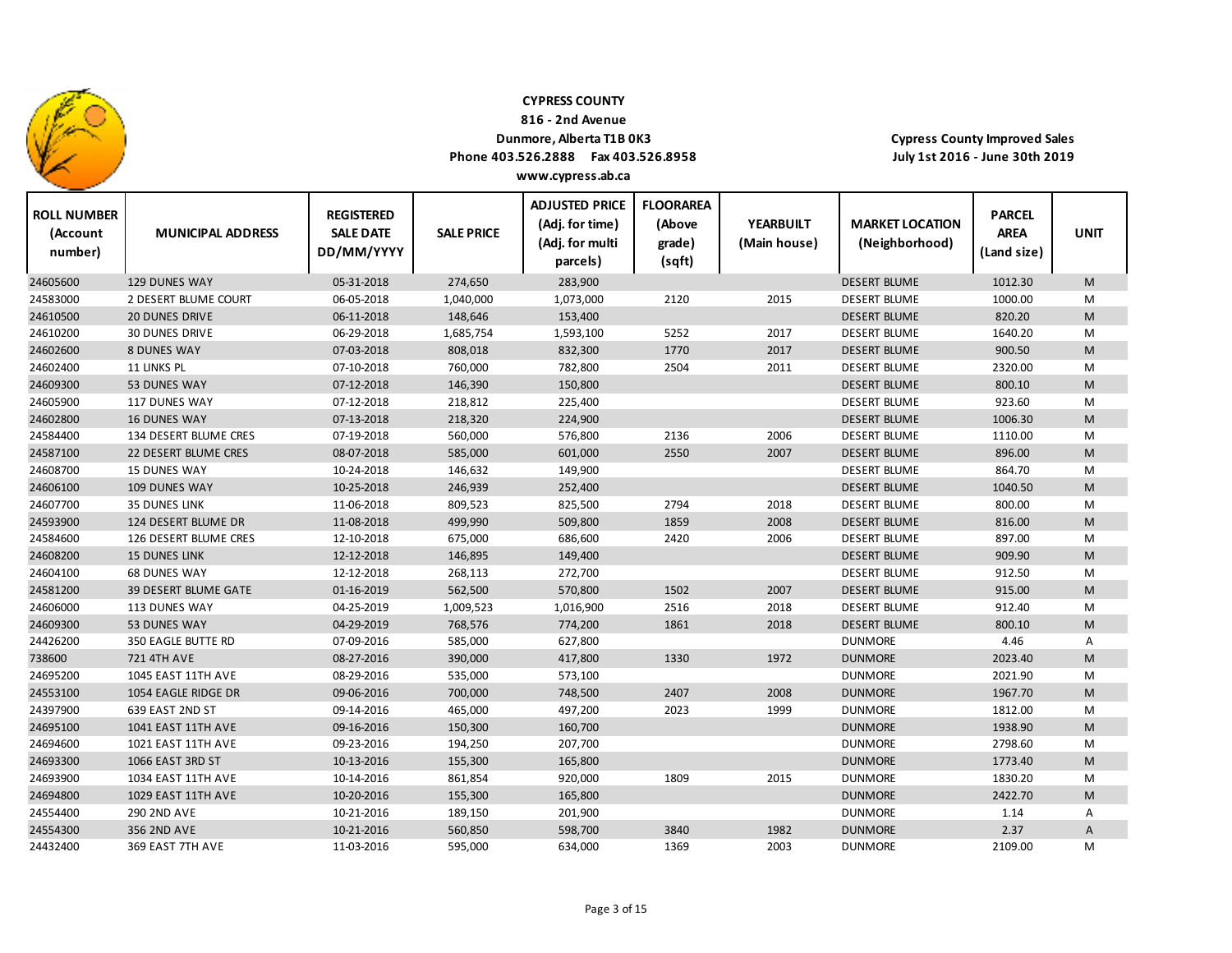

**ROLL NUMBER**

24694400

24563500

1013 EAST 11TH AVE

1026 EAST 3RD ST

### **CYPRESS COUNTY**

**816 ‐ 2nd Avenue**

### **Dunmore, Alberta T1B 0K3**

**Phone 403.526.2888 Fax 403.526.8958 www.cypress.ab.ca**

**ADJUSTED PRICE**

**FLOORAREA**

**REGISTERED**

**Cypress County Improved Sales July 1st 2016 ‐ June 30th 2019**

**PARCEL**

| <b>KULL NUMBER</b><br>(Account<br>number) | <b>MUNICIPAL ADDRESS</b>   | <b>KEGISTERED</b><br><b>SALE DATE</b><br>DD/MM/YYYY | <b>SALE PRICE</b> | (Adj. for time)<br>(Adj. for multi<br>parcels) | (Above<br>grade)<br>(sqft) | <b>YEARBUILT</b><br>(Main house) | <b>MARKET LOCATION</b><br>(Neighborhood) | <b>PARCEL</b><br><b>AREA</b><br>(Land size) | <b>UNIT</b> |
|-------------------------------------------|----------------------------|-----------------------------------------------------|-------------------|------------------------------------------------|----------------------------|----------------------------------|------------------------------------------|---------------------------------------------|-------------|
| 24432100                                  | 389 EAST 7TH AVE           | 11-10-2016                                          | 910,000           | 969,700                                        | 2234                       | 2003                             | <b>DUNMORE</b>                           | 1803.00                                     | M           |
| 24694400                                  | 1013 EAST 11TH AVE         | 11-14-2016                                          | 163,900           | 174,700                                        |                            |                                  | <b>DUNMORE</b>                           | 1963.70                                     | M           |
| 730900                                    | 614 3RD AVE                | 11-14-2016                                          | 309,000           | 329,300                                        | 1802                       | 1956                             | <b>DUNMORE</b>                           | 2751.80                                     | M           |
| 24694200                                  | 1059 EAST 3RD ST           | 11-15-2016                                          | 666,666           | 710,400                                        |                            |                                  | <b>DUNMORE</b>                           | 2051.10                                     | M           |
| 730100                                    | 337 10TH ST                | 02-08-2017                                          | 482,536           | 511,500                                        |                            |                                  | <b>DUNMORE</b>                           | 6.52                                        | A           |
| 24483200                                  | 357 EAST 8TH AVE           | 03-16-2017                                          | 445,000           | 471,000                                        | 1596                       | 2005                             | <b>DUNMORE</b>                           | 1932.80                                     | M           |
| 24693300                                  | 1066 EAST 3RD ST           | 04-19-2017                                          | 539,022           | 569,500                                        | 1438                       | 2016                             | <b>DUNMORE</b>                           | 1773.40                                     | M           |
| 24221600                                  | 464 8TH ST                 | 04-21-2017                                          | 325,000           | 343,400                                        | 1156                       | 1990                             | <b>DUNMORE</b>                           | 1497.30                                     | M           |
| 24694800                                  | 1029 EAST 11TH AVE         | 05-03-2017                                          | 514,172           | 542,300                                        |                            |                                  | <b>DUNMORE</b>                           | 2422.70                                     | M           |
| 776600                                    | 157 3RD ST                 | 05-11-2017                                          | 55,850            | 58,900                                         |                            |                                  | <b>DUNMORE</b>                           | 1672.00                                     | M           |
| 775700                                    | 191 3RD ST                 | 05-11-2017                                          | 63,150            | 66,600                                         |                            |                                  | <b>DUNMORE</b>                           | 2229.60                                     | M           |
| 777000                                    | 1 188 4TH ST               | 05-11-2017                                          | 91,000            | 96,000                                         | 659                        | 1969                             | <b>DUNMORE</b>                           | 1672.20                                     | М           |
| 24282800                                  | <b>380 EAGLE BUTTE AVE</b> | 05-17-2017                                          | 720,000           | 759,400                                        | 2303                       | 1995                             | <b>DUNMORE</b>                           | 1821.00                                     | M           |
| 24693200                                  | 1062 EAST 3RD ST           | 05-24-2017                                          | 155,300           | 163,800                                        |                            |                                  | <b>DUNMORE</b>                           | 1773.10                                     | M           |
| 24301100                                  | 1337 5TH AVE               | 06-07-2017                                          | 580,000           | 610,700                                        | 1630                       | 1996                             | <b>DUNMORE</b>                           | 1964.30                                     | M           |
| 24008000                                  | 406 EAGLE BUTTE AVE        | 06-08-2017                                          | 530,000           | 558,000                                        | 1223                       | 1993                             | <b>DUNMORE</b>                           | 2509.00                                     | M           |
| 24565300                                  | 901 EAST 3RD ST            | 06-16-2017                                          | 655,000           | 689,700                                        | 1835                       | 2010                             | <b>DUNMORE</b>                           | 1642.20                                     | M           |
| 24268400                                  | 1180 4TH AVE               | 07-27-2017                                          | 422,000           | 443,600                                        | 1498                       | 1994                             | <b>DUNMORE</b>                           | 1687.40                                     | М           |
| 24562700                                  | 130 EAST 8TH AVE           | 08-03-2017                                          | 630,000           | 661,100                                        | 1389                       | 2007                             | <b>DUNMORE</b>                           | 1739.20                                     | M           |
| 24562500                                  | 178 EAST 8TH AVE           | 08-31-2017                                          | 590,000           | 619,100                                        | 1503                       | 2010                             | <b>DUNMORE</b>                           | 2283.50                                     | м           |
| 740700                                    | 503 10TH ST                | 09-01-2017                                          | 420,000           | 440,000                                        | 1741                       | 1988                             | <b>DUNMORE</b>                           | 3763.40                                     | M           |
| 24564200                                  | 1055 EAST 3RD ST           | 10-02-2017                                          | 495,000           | 517,600                                        | 1363                       | 2006                             | <b>DUNMORE</b>                           | 2007.50                                     | M           |
| 24716900                                  |                            | 10-18-2017                                          | 535,000           | 402,600                                        | 2400                       | 2007                             | <b>DUNMORE</b>                           | 0.74                                        | Α           |
| 24430800                                  | 374 EAST 7TH AVE           | 10-24-2017                                          | 455,000           | 475,800                                        | 1729                       | 2003                             | <b>DUNMORE</b>                           | 2167.00                                     | M           |
| 24564100                                  | 1058 EAST 3RD ST           | 10-24-2017                                          | 540,000           | 564,700                                        | 1454                       | 2007                             | <b>DUNMORE</b>                           | 2095.20                                     | M           |
| 24399600                                  | 148 EAST 7TH AVE           | 10-25-2017                                          | 449,500           | 470,000                                        | 2099                       | 2000                             | <b>DUNMORE</b>                           | 1800.00                                     | M           |
| 24693400                                  | 1070 EAST 3RD ST           | 11-01-2017                                          | 675,000           | 704,600                                        |                            |                                  | <b>DUNMORE</b>                           | 1780.40                                     | M           |
| 24562900                                  | 347 EAST 8TH AVE           | 11-22-2017                                          | 604,000           | 630,500                                        | 1511                       | 2006                             | <b>DUNMORE</b>                           | 1808.00                                     | М           |
| 24397700                                  | 638 EAST 1ST ST            | 12-15-2017                                          | 472,500           | 492,400                                        | 1627                       | 2001                             | <b>DUNMORE</b>                           | 1830.00                                     | M           |
| 18815200                                  | 210 5TH ST                 | 01-12-2018                                          | 132,500           | 137,900                                        |                            |                                  | <b>DUNMORE</b>                           | 0.38                                        | А           |
| 24564300                                  | 1025 EAST 3RD ST           | 02-06-2018                                          | 480,000           | 498,500                                        | 1338                       | 2007                             | <b>DUNMORE</b>                           | 2027.70                                     | M           |
| 24693600                                  | 1010 EAST 11TH AVE         | 03-07-2018                                          | 164,500           | 170,600                                        |                            |                                  | <b>DUNMORE</b>                           | 1810.10                                     | M           |

AVE 04‐05‐2018 745,883 772,100 1548 2017 DUNMORE 1963.70 M

ST 04‐06‐2018 454,000 470,000 1292 2007 DUNMORE 1977.30 M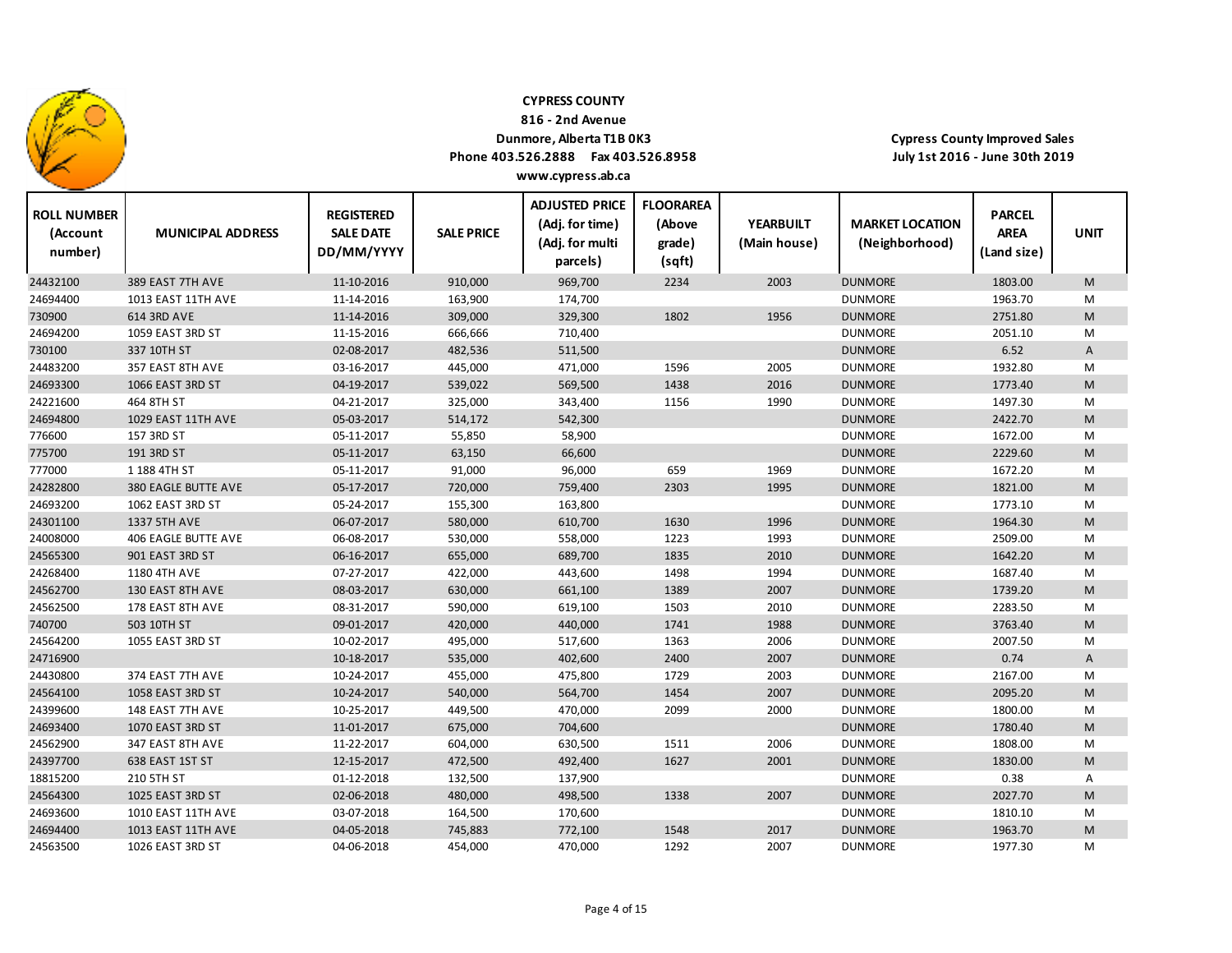

**816 ‐ 2nd Avenue**

## **Dunmore, Alberta T1B 0K3**

**Phone 403.526.2888 Fax 403.526.8958**

**Cypress County Improved Sales July 1st 2016 ‐ June 30th 2019**

| <b>ROLL NUMBER</b><br>(Account<br>number) | <b>MUNICIPAL ADDRESS</b>  | <b>REGISTERED</b><br><b>SALE DATE</b><br>DD/MM/YYYY | <b>SALE PRICE</b> | <b>ADJUSTED PRICE</b><br>(Adj. for time)<br>(Adj. for multi<br>parcels) | <b>FLOORAREA</b><br>(Above<br>grade)<br>(sqft) | <b>YEARBUILT</b><br>(Main house) | <b>MARKET LOCATION</b><br>(Neighborhood) | <b>PARCEL</b><br><b>AREA</b><br>(Land size) | <b>UNIT</b> |
|-------------------------------------------|---------------------------|-----------------------------------------------------|-------------------|-------------------------------------------------------------------------|------------------------------------------------|----------------------------------|------------------------------------------|---------------------------------------------|-------------|
| 24397400                                  | 620 EAST 1ST ST           | 04-18-2018                                          | 770,000           | 797,100                                                                 | 1921                                           | 2003                             | <b>DUNMORE</b>                           | 2043.00                                     | M           |
| 24695000                                  | <b>1037 EAST 11TH AVE</b> | 05-28-2018                                          | 644,612           | 666,200                                                                 | 1759                                           | 2017                             | <b>DUNMORE</b>                           | 1817.20                                     | М           |
| 24564700                                  | 1001 EAST 11TH AVE        | 05-30-2018                                          | 460,000           | 475,400                                                                 | 1209                                           | 2009                             | <b>DUNMORE</b>                           | 1826.70                                     | M           |
| 24564400                                  | 1006 EAST 11TH AVE        | 07-27-2018                                          | 635,000           | 654,100                                                                 | 2418                                           | 2007                             | <b>DUNMORE</b>                           | 1806.40                                     | M           |
| 24300700                                  | 513 13TH ST               | 08-08-2018                                          | 557,500           | 572,800                                                                 | 1521                                           | 2005                             | <b>DUNMORE</b>                           | 2138.30                                     | M           |
| 731500                                    | 421 7TH ST                | 08-18-2018                                          | 490,000           | 503,400                                                                 | 2383                                           | 1984                             | <b>DUNMORE</b>                           | 3277.80                                     | М           |
| 24550200                                  | 943 EAGLE RIDGE DR        | 08-21-2018                                          | 636,000           | 653,400                                                                 | 2277                                           | 2005                             | <b>DUNMORE</b>                           | 1854.00                                     | M           |
| 748200                                    | 544 7TH ST                | 09-19-2018                                          | 210,000           | 215,200                                                                 | 1332                                           | 1960                             | <b>DUNMORE</b>                           | 1480.50                                     | M           |
| 24693600                                  | 1010 EAST 11TH AVE        | 10-18-2018                                          | 802,271           | 820,200                                                                 | 1920                                           | 2018                             | <b>DUNMORE</b>                           | 1810.10                                     | M           |
| 24550800                                  | 418 EAST 9TH AVE          | 10-22-2018                                          | 558,000           | 570,400                                                                 | 1261                                           | 2006                             | <b>DUNMORE</b>                           | 2200.60                                     | Μ           |
| 24268500                                  | 401 11TH ST               | 11-14-2018                                          | 473,500           | 482,800                                                                 | 1372                                           | 1996                             | <b>DUNMORE</b>                           | 1704.30                                     | M           |
| 24482900                                  | 913 EAGLE RIDGE DR        | 11-27-2018                                          | 515,000           | 525,100                                                                 | 1394                                           | 2005                             | <b>DUNMORE</b>                           | 1800.00                                     | M           |
| 24554200                                  | 270 5TH ST                | 11-30-2018                                          | 328,571           | 335,000                                                                 | 1728                                           | 1957                             | <b>DUNMORE</b>                           | 1.12                                        | A           |
| 24693800                                  | 1026 EAST 11TH AVE        | 12-21-2018                                          | 631,627           | 642,500                                                                 | 1615                                           | 2018                             | <b>DUNMORE</b>                           | 1809.40                                     | Μ           |
| 24481800                                  | 752 EAST 4TH ST           | 12-21-2018                                          | 765,000           | 778,200                                                                 | 2495                                           | 2004                             | <b>DUNMORE</b>                           | 2175.70                                     | M           |
| 24482200                                  | 728 EAST 4TH ST           | 02-07-2019                                          | 565,000           | 571,800                                                                 | 1512                                           | 2004                             | <b>DUNMORE</b>                           | 2442.30                                     | M           |
| 24397100                                  | 637 EAST 1ST ST           | 03-18-2019                                          | 355,000           | 358,500                                                                 | 960                                            | 2000                             | <b>DUNMORE</b>                           | 1864.00                                     | M           |
| 24561800                                  | 340 EAST 8TH AVE          | 04-16-2019                                          | 510,000           | 513,700                                                                 | 1377                                           | 2007                             | <b>DUNMORE</b>                           | 2022.50                                     | Μ           |
| 24694500                                  | 1017 EAST 11TH AVE        | 06-17-2019                                          | 668,500           | 670,100                                                                 | 2235                                           | 2015                             | <b>DUNMORE</b>                           | 2563.40                                     | M           |
| 24626200                                  | 2047 BULLSHEAD RD         | 06-26-2019                                          | 1,750,000         | 1,754,200                                                               | 15000                                          | 2008                             | <b>DUNMORE</b>                           | 4.62                                        | Α           |
| 809400                                    | 309 3RD AVE               | 08-10-2016                                          | 340,000           | 364,200                                                                 | 998                                            | 1963                             | <b>ELKWATER</b>                          | 6125.00                                     | F.          |
| 834100                                    | <b>133 7TH AVE</b>        | 08-13-2016                                          | 340,000           | 364,200                                                                 | 1124                                           | 1961                             | <b>ELKWATER</b>                          | 6000.00                                     | F           |
| 828300                                    | <b>113 6TH AVE</b>        | 08-17-2016                                          | 169,000           | 181,000                                                                 | 668                                            | 1963                             | <b>ELKWATER</b>                          | 6000.00                                     | F.          |
| 828200                                    | <b>109 6TH AVE</b>        | 11-14-2016                                          | 250,000           | 266,400                                                                 | 780                                            | 1961                             | <b>ELKWATER</b>                          | 6000.00                                     | F.          |
| 832000                                    | <b>246 7TH AVE</b>        | 02-22-2017                                          | 240,000           | 254,400                                                                 | 848                                            | 1959                             | <b>ELKWATER</b>                          | 6581.00                                     | F.          |
| 826600                                    | 33 6TH AVE                | 03-04-2017                                          | 280,000           | 296,400                                                                 | 727                                            | 1962                             | <b>ELKWATER</b>                          | 6000.00                                     | F.          |
| 829500                                    | <b>134 7TH AVE</b>        | 03-14-2017                                          | 166,000           | 175,700                                                                 | 799                                            | 1959                             | <b>ELKWATER</b>                          | 6000.00                                     | F           |
| 830300                                    | <b>102 7TH AVE</b>        | 06-05-2017                                          | 475,000           | 500,100                                                                 | 1035                                           | 1958                             | <b>ELKWATER</b>                          | 6000.00                                     | F.          |
| 829500                                    | <b>134 7TH AVE</b>        | 07-05-2017                                          | 168,000           | 176,600                                                                 | 799                                            | 1959                             | <b>ELKWATER</b>                          | 6000.00                                     | F.          |
| 818300                                    | 122 ACADIA CR             | 08-04-2017                                          | 255,000           | 267,600                                                                 | 833                                            | 1940                             | <b>ELKWATER</b>                          | 12000.00                                    | F.          |
| 821400                                    | <b>122 6TH AVE</b>        | 08-17-2017                                          | 230,000           | 241,300                                                                 | 596                                            | 1964                             | <b>ELKWATER</b>                          | 6000.00                                     | F.          |
| 823400                                    | 2 201 5TH AVE             | 09-01-2017                                          | 360,000           | 377,100                                                                 | 2048                                           | 2011                             | <b>ELKWATER</b>                          | 6000.00                                     | F.          |
| 821600                                    | <b>110 6TH AVE</b>        | 09-15-2017                                          | 290,000           | 303,800                                                                 | 1268                                           | 1989                             | <b>ELKWATER</b>                          | 12000.00                                    | F.          |
| 850400                                    | 73 LAKEVIEW DR            | 12-05-2017                                          | 325,000           | 338,700                                                                 | 729                                            | 1960                             | <b>ELKWATER</b>                          | 18151.00                                    | F.          |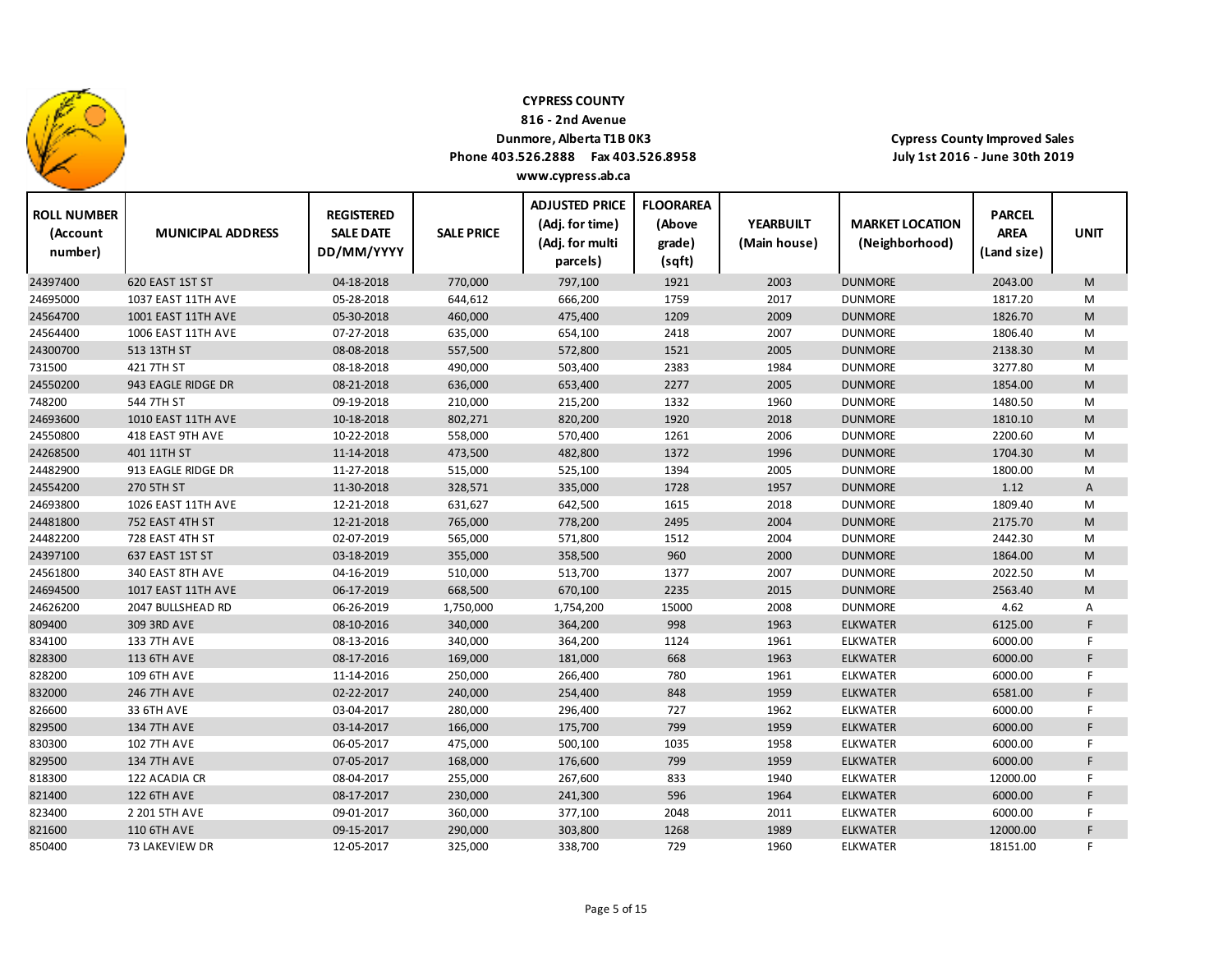

**816 ‐ 2nd Avenue**

## **Dunmore, Alberta T1B 0K3**

**Phone 403.526.2888 Fax 403.526.8958 www.cypress.ab.ca**

| <b>ROLL NUMBER</b><br>(Account<br>number) | <b>MUNICIPAL ADDRESS</b> | <b>REGISTERED</b><br><b>SALE DATE</b><br>DD/MM/YYYY | <b>SALE PRICE</b> | <b>ADJUSTED PRICE</b><br>(Adj. for time)<br>(Adj. for multi<br>parcels) | <b>FLOORAREA</b><br>(Above<br>grade)<br>(sqft) | <b>YEARBUILT</b><br>(Main house) | <b>MARKET LOCATION</b><br>(Neighborhood) | <b>PARCEL</b><br><b>AREA</b><br>(Land size) | <b>UNIT</b> |
|-------------------------------------------|--------------------------|-----------------------------------------------------|-------------------|-------------------------------------------------------------------------|------------------------------------------------|----------------------------------|------------------------------------------|---------------------------------------------|-------------|
| 823100                                    | <b>141 5TH AVE</b>       | 12-11-2017                                          | 245,000           | 255,300                                                                 | 1099                                           | 1935                             | <b>ELKWATER</b>                          | 6000.00                                     | F           |
| 836400                                    | 629 3RD ST               | 01-22-2018                                          | 305,000           | 317,300                                                                 | 987                                            | 1983                             | ELKWATER                                 | 6000.00                                     | F           |
| 826000                                    | 9 6TH AVE                | 02-28-2018                                          | 370,000           | 384,300                                                                 | 1436                                           | 1962                             | <b>ELKWATER</b>                          | 6600.00                                     | F           |
| 823900                                    | <b>221 5TH AVE</b>       | 04-19-2018                                          | 350,000           | 362,300                                                                 | 943                                            | 1983                             | <b>ELKWATER</b>                          | 6000.00                                     | F           |
| 850600                                    | 81 LAKEVIEW DR           | 05-02-2018                                          | 650,000           | 671,800                                                                 | 2037                                           | 2002                             | <b>ELKWATER</b>                          | 6240.00                                     | F           |
| 826100                                    | 13 6TH AVE               | 07-16-2018                                          | 200,000           | 206,000                                                                 | 703                                            | 1962                             | <b>ELKWATER</b>                          | 6000.00                                     | F.          |
| 812100                                    | <b>33 4TH AVE</b>        | 07-17-2018                                          | 812,000           | 836,400                                                                 | 2069                                           | 2007                             | <b>ELKWATER</b>                          | 6000.00                                     | F           |
| 825400                                    | <b>202 6TH AVE</b>       | 09-21-2018                                          | 300,000           | 307,400                                                                 | 1103                                           | 1964                             | ELKWATER                                 | 6000.00                                     | F.          |
| 824400                                    | 246 6TH AVE              | 11-19-2018                                          | 400,000           | 407,900                                                                 | 1168                                           | 1958                             | <b>ELKWATER</b>                          | 1007.30                                     | M           |
| 819200                                    | 29 5TH AVE               | 02-20-2019                                          | 175,000           | 177,100                                                                 | 373                                            | 1948                             | ELKWATER                                 | 6000.00                                     | F           |
| 832800                                    | <b>214 7TH AVE</b>       | 04-26-2019                                          | 225,000           | 226,600                                                                 | 852                                            | 1965                             | <b>ELKWATER</b>                          | 6000.00                                     | F           |
| 834000                                    | <b>129 7TH AVE</b>       | 05-10-2019                                          | 453,500           | 455,700                                                                 | 1056                                           | 2012                             | ELKWATER                                 | 6000.00                                     | F           |
| 831600                                    | <b>237 6TH AVE</b>       | 05-15-2019                                          | 438,000           | 440,100                                                                 | 1636                                           | 1959                             | <b>ELKWATER</b>                          | 8671.00                                     | F           |
| 821000                                    | <b>138 6TH AVE</b>       | 05-28-2019                                          | 600,000           | 602,900                                                                 | 1272                                           | 1997                             | <b>ELKWATER</b>                          | 6000.00                                     | F.          |
| 790700                                    | 114 MAIN ST              | 08-31-2016                                          | 7,000             | 7,500                                                                   |                                                |                                  | <b>HILDA</b>                             | 6240.00                                     | F           |
| 790400                                    | 201 1ST AVE              | 08-31-2016                                          | 22,000            | 23,570                                                                  |                                                |                                  | <b>HILDA</b>                             | 12480.00                                    | F           |
| 875400                                    | 109 RAILWAY AVE          | 05-17-2017                                          | 71,500            | 75,400                                                                  | 1359                                           | 1983                             | <b>HILDA</b>                             | 12000.00                                    | F           |
| 24278800                                  | 14 1ST ST N              | 06-15-2017                                          | 25,000            | 26,320                                                                  | 957                                            | 1940                             | <b>HILDA</b>                             | 1618.70                                     | M           |
| 789100                                    | 101 RAILWAY AVE          | 07-17-2017                                          | 35,000            | 36,800                                                                  | 1548                                           | 1934                             | <b>HILDA</b>                             | 12000.00                                    | F           |
| 789300                                    |                          | 09-29-2017                                          | 4,500             | 4,710                                                                   |                                                |                                  | <b>HILDA</b>                             | 6000.00                                     | F           |
| 791200                                    |                          | 11-17-2017                                          | 2,100             | 2,190                                                                   |                                                |                                  | <b>HILDA</b>                             | 6240.00                                     | F           |
| 791300                                    |                          | 11-17-2017                                          | 2,100             | 2,190                                                                   |                                                |                                  | <b>HILDA</b>                             | 6240.00                                     | F           |
| 791400                                    | 107 MAIN ST              | 11-17-2017                                          | 10,800            | 11,270                                                                  | 2760                                           | 1937                             | <b>HILDA</b>                             | 18720.00                                    | F.          |
| 788400                                    |                          | 12-12-2017                                          | 4,500             | 4,690                                                                   |                                                |                                  | <b>HILDA</b>                             | 6000.00                                     | F.          |
| 790800                                    | 118 MAIN ST              | 04-04-2018                                          | 22,000            | 22,770                                                                  | 1346                                           | 1930                             | <b>HILDA</b>                             | 6240.00                                     | F           |
| 779000                                    |                          | 04-23-2018                                          | 5,000             | 5,180                                                                   | 897                                            | 1956                             | <b>HILDA</b>                             | 6000.00                                     | F.          |
| 788200                                    | 19 MAIN ST               | 04-23-2018                                          | 14,000            | 14,490                                                                  | 1207                                           | 1949                             | <b>HILDA</b>                             | 6240.00                                     | F           |
| 116500                                    | 206 MAIN ST              | 07-05-2018                                          | 7,000             | 7,210                                                                   | 965                                            | 1934                             | <b>HILDA</b>                             | 0.14                                        | Α           |
| 789700                                    | 8 MAIN ST                | 07-19-2018                                          | 3,500             | 3,610                                                                   | 479                                            | 1943                             | <b>HILDA</b>                             | 3210.00                                     | F           |
| 793900                                    |                          | 09-28-2018                                          | 4,250             | 4,360                                                                   |                                                |                                  | <b>HILDA</b>                             | 6000.00                                     | F           |
| 793800                                    | 226 1ST AVE              | 09-28-2018                                          | 25,750            | 26,390                                                                  | 691                                            | 1940                             | <b>HILDA</b>                             | 6000.00                                     | F.          |
| 875600                                    | 121 RAILWAY AVE          | 10-22-2018                                          | 7,500             | 7,670                                                                   | 598                                            | 1928                             | <b>HILDA</b>                             | 12000.00                                    | F           |
| 794700                                    | <b>234 2ND AVE</b>       | 04-04-2019                                          | 10,000            | 10,070                                                                  | 999                                            | 1936                             | <b>HILDA</b>                             | 6000.00                                     | F           |
| 24353600                                  | 183 FRANCIS ST           | 08-08-2016                                          | 12,000            | 12,850                                                                  |                                                |                                  | <b>IRVINE</b>                            | 724.60                                      | M           |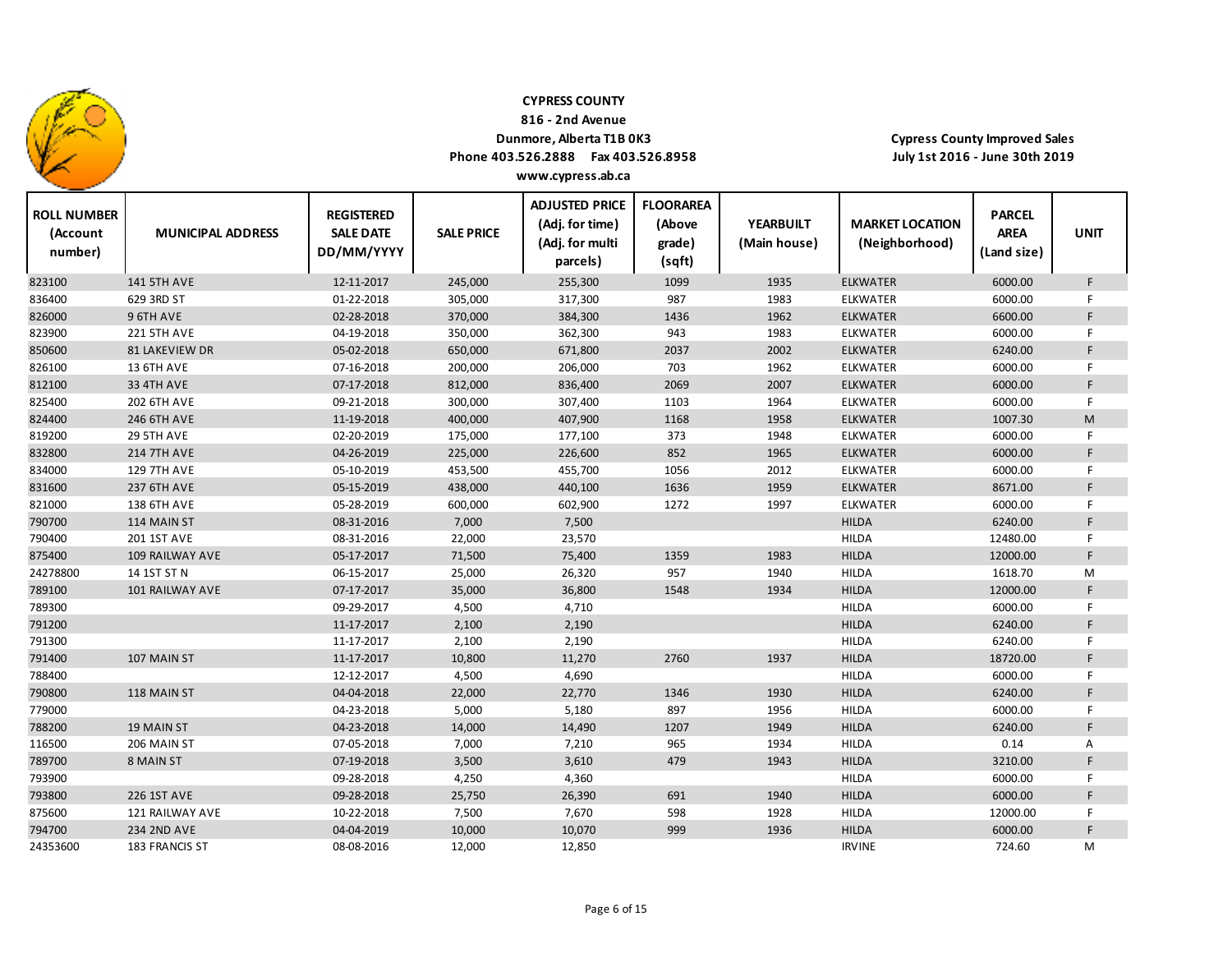

**816 ‐ 2nd Avenue**

## **Dunmore, Alberta T1B 0K3**

**Phone 403.526.2888 Fax 403.526.8958**

**Cypress County Improved Sales July 1st 2016 ‐ June 30th 2019**

| <b>ROLL NUMBER</b><br>(Account<br>number) | <b>MUNICIPAL ADDRESS</b>    | <b>REGISTERED</b><br><b>SALE DATE</b><br>DD/MM/YYYY | <b>SALE PRICE</b> | <b>ADJUSTED PRICE</b><br>(Adj. for time)<br>(Adj. for multi<br>parcels) | <b>FLOORAREA</b><br>(Above<br>grade)<br>(sqft) | <b>YEARBUILT</b><br>(Main house) | <b>MARKET LOCATION</b><br>(Neighborhood) | <b>PARCEL</b><br><b>AREA</b><br>(Land size) | <b>UNIT</b>  |
|-------------------------------------------|-----------------------------|-----------------------------------------------------|-------------------|-------------------------------------------------------------------------|------------------------------------------------|----------------------------------|------------------------------------------|---------------------------------------------|--------------|
| 24341900                                  | <b>41 SOUTH RAILWAY AVE</b> | 09-12-2016                                          | 12,000            | 12,830                                                                  |                                                |                                  | <b>IRVINE</b>                            | 458.90                                      | M            |
| 24347200                                  | 12 3008 TWP RD 115A         | 09-14-2016                                          | 332,500           | 355,500                                                                 | 1784                                           | 1997                             | <b>IRVINE</b>                            | 2.59                                        | Α            |
| 24342500                                  | 59 CHRISTIE ST              | 05-11-2017                                          | 17,000            | 17,930                                                                  |                                                |                                  | <b>IRVINE</b>                            | 2566.40                                     | ${\sf M}$    |
| 24353700                                  | 181 FRANCIS ST              | 06-13-2017                                          | 26,000            | 27,380                                                                  | 1091                                           | 1974                             | <b>IRVINE</b>                            | 724.60                                      | M            |
| 24342900                                  | 73 THOMPSON ST              | 08-10-2017                                          | 30,000            | 31,480                                                                  |                                                |                                  | <b>IRVINE</b>                            | 4652.00                                     | ${\sf M}$    |
| 24336900                                  | 35 ROSS ST                  | 10-11-2017                                          | 255,000           | 266,700                                                                 | 1010                                           | 1956                             | <b>IRVINE</b>                            | 1114.80                                     | M            |
| 24331600                                  | 194 FRANCIS ST              | 10-16-2017                                          | 86,840            | 90,800                                                                  | 1081                                           | 1976                             | <b>IRVINE</b>                            | 557.40                                      | M            |
| 24331700                                  | 167 ELGIN ST                | 01-05-2018                                          | 30,000            | 31,210                                                                  |                                                |                                  | <b>IRVINE</b>                            | 2227.70                                     | M            |
| 24347700                                  | 16 3008 TWP RD 115A         | 01-10-2018                                          | 100,000           | 104,000                                                                 | 317                                            | 1986                             | <b>IRVINE</b>                            | 5.66                                        | A            |
| 24335700                                  | 50 PACIFIC AVE              | 04-11-2018                                          | 175,000           | 181,200                                                                 | 1578                                           | 1907                             | <b>IRVINE</b>                            | 942.00                                      | M            |
| 24347200                                  | 12 3008 TWP RD 115A         | 06-25-2018                                          | 360,000           | 371,400                                                                 | 1784                                           | 1997                             | <b>IRVINE</b>                            | 2.59                                        | A            |
| 24348300                                  | 7 3008 TWP RD 115A          | 06-25-2018                                          | 390,000           | 402,400                                                                 | 1905                                           | 1978                             | <b>IRVINE</b>                            | 1.70                                        | Α            |
| 24345900                                  | 51 HEATHER CRT              | 07-10-2018                                          | 200,000           | 206,000                                                                 | 1385                                           | 1977                             | <b>IRVINE</b>                            | 658.50                                      | M            |
| 24343700                                  | 1 HEATHER CRT               | 09-05-2018                                          | 175,000           | 179,300                                                                 | 1501                                           | 1977                             | <b>IRVINE</b>                            | 1104.40                                     | M            |
| 24347000                                  | <b>60 HEATHER CRT</b>       | 01-15-2019                                          | 165,500           | 167,900                                                                 | 1348                                           | 1970                             | <b>IRVINE</b>                            | 764.70                                      | M            |
| 24338600                                  | 36 ROSS ST                  | 02-12-2019                                          | 150,000           | 151,800                                                                 | 1129                                           | 1997                             | <b>IRVINE</b>                            | 557.40                                      | M            |
| 24335400                                  | <b>63 AMHERST ST</b>        | 03-07-2019                                          | 56,500            | 57,100                                                                  | 890                                            | 1954                             | <b>IRVINE</b>                            | 1114.80                                     | M            |
| 24331300                                  | 188 FRANCIS ST              | 05-28-2019                                          | 164,900           | 165,700                                                                 | 1902                                           | 1970                             | <b>IRVINE</b>                            | 557.40                                      | M            |
| 24344600                                  | <b>19 HEATHER CRT</b>       | 06-11-2019                                          | 106,000           | 106,300                                                                 | 864                                            | 1995                             | <b>IRVINE</b>                            | 579.70                                      | M            |
| 875800                                    |                             | 07-04-2016                                          | 9,955             | 10,680                                                                  |                                                |                                  | <b>SCHULER</b>                           | 6000.00                                     | F            |
| 876000                                    | <b>209 1ST AVE W</b>        | 07-04-2016                                          | 130,045           | 139,600                                                                 | 1044                                           | 1972                             | <b>SCHULER</b>                           | 10800.00                                    | F            |
| 780600                                    | 30 1ST ST W                 | 08-25-2016                                          | 30,000            | 32,140                                                                  | 1332                                           | 1923                             | <b>SCHULER</b>                           | 6240.00                                     | F            |
| 781500                                    | 116 RAILWAY AVE W           | 09-23-2016                                          | 14,000            | 12,510                                                                  |                                                |                                  | <b>SCHULER</b>                           | 6240.00                                     | F            |
| 24019300                                  |                             | 09-27-2016                                          | 46,700            | 49,900                                                                  |                                                |                                  | <b>SCHULER</b>                           | 5.40                                        | Α            |
| 785100                                    | 20 RAILWAY AVE E            | 01-04-2017                                          | 66,000            | 70,100                                                                  | 923                                            | 1930                             | <b>SCHULER</b>                           | 6240.00                                     | F            |
| 90500                                     | 23,2ND ST E                 | 02-02-2017                                          | 20,000            | 21,200                                                                  | 857                                            | 1933                             | <b>SCHULER</b>                           | 3116.00                                     | M            |
| 93600                                     | <b>216 1ST AVE W</b>        | 04-24-2017                                          | 74,000            | 78,200                                                                  | 1037                                           | 1964                             | <b>SCHULER</b>                           | 0.50                                        | $\mathsf{A}$ |
| 876400                                    | 216 RAILWAY AVE W           | 05-18-2017                                          | 157,000           | 165,600                                                                 | 1344                                           | 1981                             | <b>SCHULER</b>                           | 18720.00                                    | F            |
| 24706600                                  | <b>210 1ST AVE W</b>        | 07-27-2017                                          | 250,000           | 262,800                                                                 | 2364                                           | 1979                             | <b>SCHULER</b>                           | 0.89                                        | $\mathsf{A}$ |
| 780400                                    | 105 1ST AVE W               | 06-26-2018                                          | 82,500            | 85,100                                                                  | 1096                                           | 1962                             | <b>SCHULER</b>                           | 6240.00                                     | F            |
| 785500                                    | <b>8 RAILWAY AVE E</b>      | 11-06-2018                                          | 48,000            | 48,900                                                                  | 573                                            | 1941                             | <b>SCHULER</b>                           | 3120.00                                     | F            |
| 786200                                    | 21 CENTER ST                | 11-15-2018                                          | 175,000           | 178,400                                                                 | 1438                                           | 1982                             | <b>SCHULER</b>                           | 9360.00                                     | F            |
| 765900                                    | 110 1ST AVE E               | 03-11-2019                                          | 54,000            | 54,500                                                                  | 927                                            | 1942                             | <b>SCHULER</b>                           | 566.50                                      | M            |
| 856900                                    | 168 RAILWAY ST              | 11-15-2016                                          | 177,000           | 188,600                                                                 | 1523                                           | 2006                             | <b>SEVEN PERSONS</b>                     | 14983.00                                    | F            |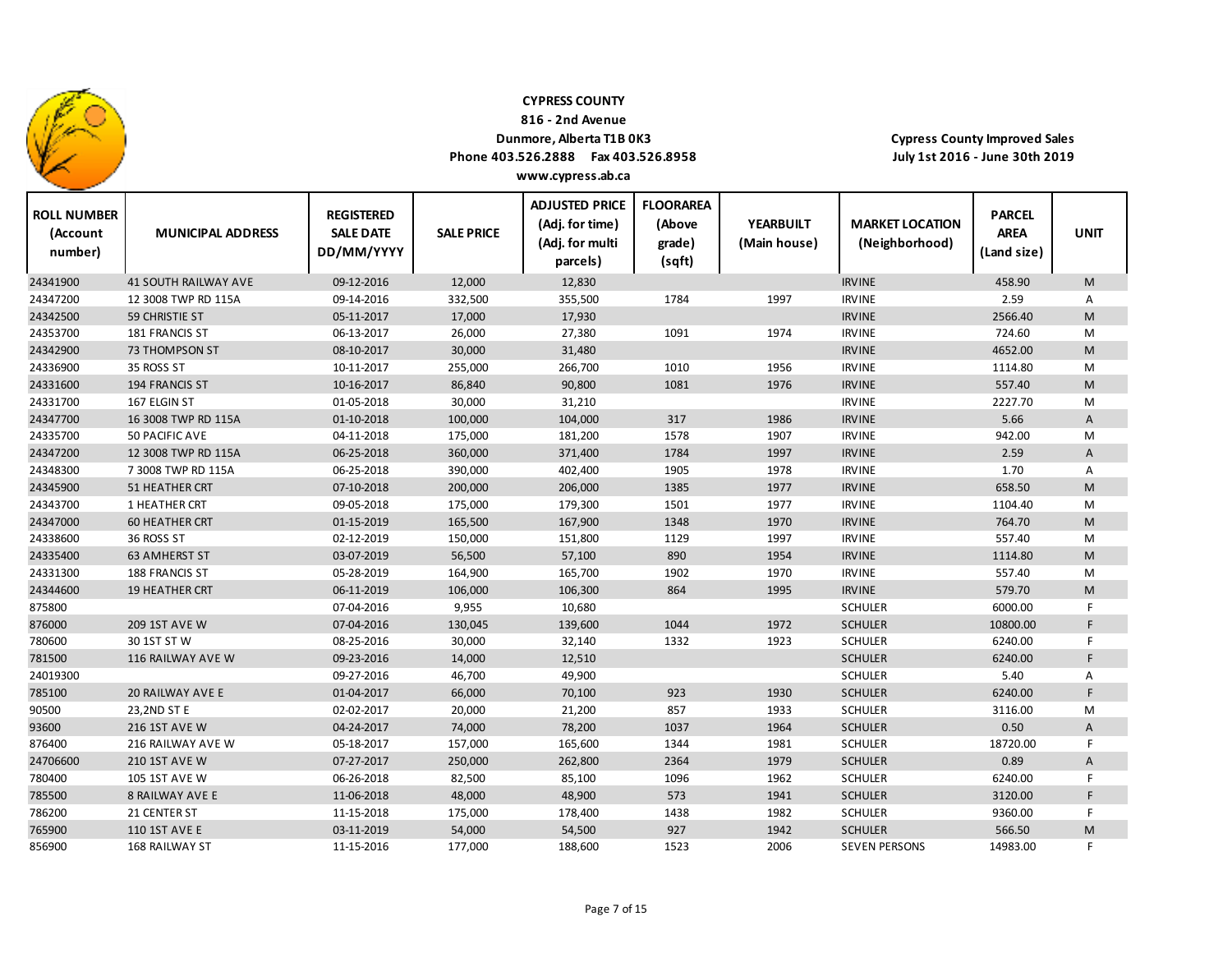

**816 ‐ 2nd Avenue**

## **Dunmore, Alberta T1B 0K3**

**Phone 403.526.2888 Fax 403.526.8958**

**Cypress County Improved Sales July 1st 2016 ‐ June 30th 2019**

| <b>ROLL NUMBER</b><br>(Account<br>number) | <b>MUNICIPAL ADDRESS</b> | <b>REGISTERED</b><br><b>SALE DATE</b><br>DD/MM/YYYY | <b>SALE PRICE</b> | <b>ADJUSTED PRICE</b><br>(Adj. for time)<br>(Adj. for multi<br>parcels) | <b>FLOORAREA</b><br>(Above<br>grade)<br>(sqft) | <b>YEARBUILT</b><br>(Main house) | <b>MARKET LOCATION</b><br>(Neighborhood) | <b>PARCEL</b><br><b>AREA</b><br>(Land size) | <b>UNIT</b> |
|-------------------------------------------|--------------------------|-----------------------------------------------------|-------------------|-------------------------------------------------------------------------|------------------------------------------------|----------------------------------|------------------------------------------|---------------------------------------------|-------------|
| 24499400                                  |                          | 01-19-2017                                          | 42,000            | 44,600                                                                  |                                                |                                  | <b>SEVEN PERSONS</b>                     | 882.50                                      | M           |
| 14899500                                  | 250 DRINNAN ST           | 05-24-2017                                          | 330,000           | 348,100                                                                 | 1938                                           | 1995                             | <b>SEVEN PERSONS</b>                     | 1207.70                                     | M           |
| 858900                                    | 225 FOSTER ST            | 06-08-2017                                          | 387,500           | 408,000                                                                 | 1329                                           | 2002                             | <b>SEVEN PERSONS</b>                     | 16250.00                                    | $\mathsf F$ |
| 756600                                    | 373 LEONARD ST           | 07-19-2017                                          | 253,000           | 265,900                                                                 | 2016                                           | 1910                             | <b>SEVEN PERSONS</b>                     | 26000.00                                    | F.          |
| 24393300                                  |                          | 08-04-2017                                          | 121,220           | 127,200                                                                 | 1436                                           | 1990                             | <b>SEVEN PERSONS</b>                     | 1961.20                                     | M           |
| 24393400                                  | 229 DRINNAN ST           | 08-04-2017                                          | 197,780           | 207,500                                                                 | 1447                                           | 1968                             | <b>SEVEN PERSONS</b>                     | 1358.30                                     | М           |
| 14899100                                  | 257 MILDRED ST           | 11-16-2017                                          | 255,000           | 266,200                                                                 | 891                                            | 2000                             | <b>SEVEN PERSONS</b>                     | 905.80                                      | M           |
| 756400                                    | 2 313 LEONARD ST         | 01-17-2018                                          | 110,000           | 114,400                                                                 | 1153                                           | 1990                             | <b>SEVEN PERSONS</b>                     | 9750.00                                     | F           |
| 761500                                    | 266 FOSTER ST            | 06-07-2019                                          | 130,000           | 130,300                                                                 | 851                                            | 1974                             | <b>SEVEN PERSONS</b>                     | 9750.00                                     | F           |
| 14897200                                  | 114 FOSTER ST            | 06-07-2019                                          | 280,000           | 280,700                                                                 | 1965                                           | 1948                             | <b>SEVEN PERSONS</b>                     | 16250.00                                    | E           |
| 24428200                                  | 595 MILDRED ST           | 06-26-2019                                          | 351,250           | 352,100                                                                 | 1947                                           | 2001                             | <b>SEVEN PERSONS</b>                     | 1217.00                                     | M           |
| 1051000                                   |                          | 07-19-2016                                          | 14,850            | 15,940                                                                  |                                                |                                  | <b>SUFFIELD</b>                          | 7800.00                                     | F           |
| 1050400                                   | 155 MCGREGOR AVE         | 07-19-2016                                          | 18,150            | 19,480                                                                  |                                                |                                  | <b>SUFFIELD</b>                          | 9750.00                                     | F           |
| 1050500                                   | 341 5TH ST               | 07-19-2016                                          | 132,000           | 141,600                                                                 | 1071                                           | 1982                             | <b>SUFFIELD</b>                          | 7150.00                                     | F           |
| 1105600                                   | 413 4TH ST               | 11-02-2016                                          | 22,000            | 23,440                                                                  | 777                                            | 1974                             | <b>SUFFIELD</b>                          | 6500.00                                     | F           |
| 1104600                                   | 405 3RD ST               | 11-18-2016                                          | 11,000            | 11,720                                                                  |                                                |                                  | <b>SUFFIELD</b>                          | 3250.00                                     | F           |
| 1104700                                   |                          | 11-18-2016                                          | 11,000            | 11,720                                                                  |                                                |                                  | <b>SUFFIELD</b>                          | 3250.00                                     | F           |
| 1055800                                   | 421 3RD ST               | 11-18-2016                                          | 64,000            | 46,900                                                                  | 930                                            | 1975                             | <b>SUFFIELD</b>                          | 9750.00                                     | F.          |
| 1104400                                   | 409 3RD ST               | 11-18-2016                                          | 114,000           | 121,500                                                                 | 1610                                           | 1981                             | <b>SUFFIELD</b>                          | 6500.00                                     | $\mathsf F$ |
| 1046800                                   |                          | 11-29-2016                                          | 13,765            | 14,670                                                                  |                                                |                                  | <b>SUFFIELD</b>                          | 6500.00                                     | F.          |
| 1046400                                   | 206 1ST ST               | 11-29-2016                                          | 71,235            | 75,900                                                                  | 833                                            | 1952                             | <b>SUFFIELD</b>                          | 6854.00                                     | F           |
| 1105200                                   | 421 4TH ST               | 02-14-2017                                          | 128,000           | 135,700                                                                 | 1345                                           | 1977                             | <b>SUFFIELD</b>                          | 13000.00                                    | F.          |
| 22232400                                  | 544 1ST ST               | 03-14-2017                                          | 160,000           | 169,300                                                                 | 1137                                           | 1983                             | <b>SUFFIELD</b>                          | 3250.00                                     | F           |
| 17952400                                  | 608 3RD ST               | 04-22-2017                                          | 160,000           | 169,000                                                                 | 1412                                           | 1975                             | <b>SUFFIELD</b>                          | 1.61                                        | Α           |
| 1049900                                   |                          | 05-03-2017                                          | 10,650            | 11,230                                                                  |                                                |                                  | <b>SUFFIELD</b>                          | 6500.00                                     | F           |
| 1098700                                   | 345 6TH ST               | 05-03-2017                                          | 109,350           | 115,300                                                                 | 1266                                           | 1984                             | <b>SUFFIELD</b>                          | 13000.00                                    | F           |
| 21050800                                  | 624 2ND ST               | 06-13-2017                                          | 147,000           | 154,800                                                                 | 900                                            | 1955                             | SUFFIELD                                 | 9750.00                                     | $\mathsf F$ |
| 14985700                                  |                          | 06-26-2017                                          | 24,000            | 25,270                                                                  |                                                |                                  | <b>SUFFIELD</b>                          | 13000.00                                    | F.          |
| 1049000                                   | 204 6TH ST               | 07-05-2017                                          | 237,500           | 249,600                                                                 | 2088                                           | 1976                             | <b>SUFFIELD</b>                          | 6500.00                                     | F           |
| 24240700                                  |                          | 09-12-2017                                          | 35,000            | 36,700                                                                  |                                                |                                  | <b>SUFFIELD</b>                          | 2509.00                                     | M           |
| 24240800                                  |                          | 09-12-2017                                          | 36,000            | 37,700                                                                  |                                                |                                  | <b>SUFFIELD</b>                          | 3035.00                                     | M           |
| 24240900                                  | 119 GRENFELL AVE         | 09-12-2017                                          | 169,000           | 177,000                                                                 | 3200                                           | 2001                             | <b>SUFFIELD</b>                          | 3682.50                                     | M           |
| 1058600                                   | 401 5TH ST               | 09-26-2017                                          | 144,900           | 151,800                                                                 | 930                                            | 1950                             | <b>SUFFIELD</b>                          | 6500.00                                     | F           |
| 1100800                                   | 332 5TH ST               | 01-17-2018                                          | 40,000            | 41,600                                                                  | 385                                            | 1986                             | SUFFIELD                                 | 13000.00                                    | F           |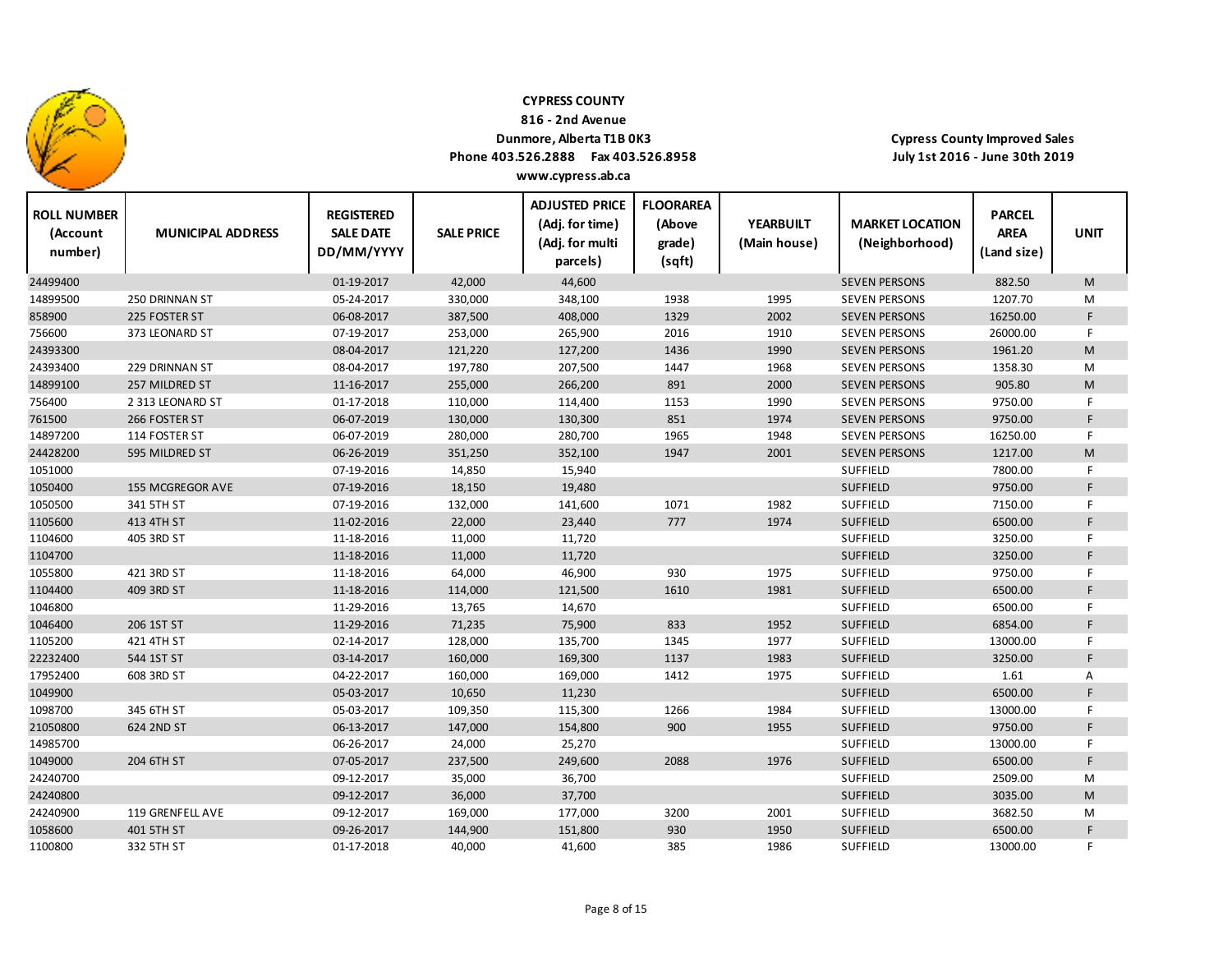

**ROLL NUMBER**

24024100

9 5519 SOUTH BOUNDARY RD

### **CYPRESS COUNTY**

**816 ‐ 2nd Avenue**

### **Dunmore, Alberta T1B 0K3**

**Phone 403.526.2888 Fax 403.526.8958 www.cypress.ab.ca**

**ADJUSTED PRICE FLOORAREA**

**REGISTERED**

**Cypress County Improved Sales July 1st 2016 ‐ June 30th 2019**

**PARCEL**

| <b>ROLL NUMBER</b><br>(Account<br>number) | <b>MUNICIPAL ADDRESS</b>  | <b>REGISTERED</b><br><b>SALE DATE</b><br>DD/MM/YYYY | <b>SALE PRICE</b> | (Adj. for time)<br>(Adj. for multi<br>parcels) | (Above<br>grade)<br>(sqft) | <b>YEARBUILT</b><br>(Main house) | <b>MARKET LOCATION</b><br>(Neighborhood) | <b>PARCEL</b><br><b>AREA</b><br>(Land size) | <b>UNIT</b> |
|-------------------------------------------|---------------------------|-----------------------------------------------------|-------------------|------------------------------------------------|----------------------------|----------------------------------|------------------------------------------|---------------------------------------------|-------------|
| 1101900                                   | 321 4TH ST                | 02-14-2018                                          | 60,000            | 62,300                                         | 1138                       | 1976                             | <b>SUFFIELD</b>                          | 9750.00                                     | F           |
| 1002600                                   |                           | 04-05-2018                                          | 125,000           | 103,500                                        |                            |                                  | SUFFIELD                                 | 30.09                                       | А           |
| 21049500                                  | 629 3RD ST                | 04-25-2018                                          | 170,000           | 176,000                                        | 1530                       | 2007                             | <b>SUFFIELD</b>                          | 9750.00                                     | F           |
| 1103500                                   |                           | 06-06-2018                                          | 10,900            | 11,250                                         |                            |                                  | SUFFIELD                                 | 7150.00                                     | F           |
| 14967400                                  | 413 2ND ST                | 06-06-2018                                          | 44,100            | 45,500                                         | 930                        | 1977                             | <b>SUFFIELD</b>                          | 7670.00                                     | F           |
| 1099500                                   | 325 6TH ST                | 11-05-2018                                          | 85,000            | 86,700                                         | 731                        | 1952                             | SUFFIELD                                 | 9750.00                                     | F.          |
| 1049200                                   | 208 6TH ST                | 12-10-2018                                          | 90,000            | 91,500                                         | 1224                       | 1996                             | <b>SUFFIELD</b>                          | 9750.00                                     | F.          |
| 1049800                                   | 424 3RD ST                | 01-21-2019                                          | 142,500           | 144,600                                        | 1523                       | 2003                             | SUFFIELD                                 | 16250.00                                    | F           |
| 1113800                                   | 553 4TH ST                | 05-14-2019                                          | 70,000            | 70,300                                         |                            |                                  | <b>SUFFIELD</b>                          | 35750.00                                    | F           |
| 1102900                                   | 341 3RD ST                | 05-30-2019                                          | 40,000            | 40,200                                         | 1098                       | 1971                             | <b>SUFFIELD</b>                          | 16250.00                                    | F           |
| 764100                                    | 109 CHRISTMAN AVE         | 08-22-2016                                          | 123,710           | 132,500                                        | 786                        | 1954                             | VEINERVILLE                              | 6250.00                                     | F           |
| 24015100                                  | 110 CARTWRIGHT AVE        | 09-19-2017                                          | 220,000           | 230,500                                        | 1017                       | 1994                             | VEINERVILLE                              | 9251.00                                     | F           |
| 24015200                                  | <b>108 CARTWRIGHT AVE</b> | 12-08-2017                                          | 437,000           | 455,400                                        | 2199                       | 1978                             | VEINERVILLE                              | 11421.00                                    | F           |
| 762400                                    | 103 CARTWRIGHT AVE        | 03-01-2018                                          | 210,000           | 217,800                                        | 801                        | 1954                             | VEINERVILLE                              | 6250.00                                     | F           |
| 762700                                    | <b>109 CARTWRIGHT AVE</b> | 08-02-2018                                          | 60,000            | 61,600                                         | 953                        | 1974                             | VEINERVILLE                              | 6250.00                                     | F           |
| 24235600                                  | <b>5 NATALIE ST</b>       | 10-01-2018                                          | 515,000           | 526,500                                        | 1708                       | 1988                             | VEINERVILLE                              | 1821.00                                     | M           |
| 767300                                    | 14 GRANT ST               | 09-14-2016                                          | 50,000            | 53,500                                         | 1310                       | 1930                             | <b>WALSH</b>                             | 1.85                                        | A           |
| 870200                                    |                           | 09-30-2016                                          | 19,000            | 20,320                                         |                            |                                  | WALSH                                    | 36000.00                                    | F           |
| 872100                                    |                           | 12-02-2016                                          | 5,000             | 5,320                                          |                            |                                  | <b>WALSH</b>                             | 16900.00                                    | F           |
| 773900                                    |                           | 04-21-2017                                          | 10,650            | 11,250                                         | 505                        | 1960                             | WALSH                                    | 6000.00                                     | F           |
| 47900                                     |                           | 09-06-2017                                          | 43,400            | 45,500                                         |                            |                                  | WALSH                                    | 0.92                                        | A           |
| 729600                                    | 62 6TH AVE                | 09-06-2017                                          | 266,600           | 279,300                                        | 1311                       | 1967                             | WALSH                                    | 3.86                                        | Α           |
| 862500                                    |                           | 09-23-2017                                          | 7,200             | 7,540                                          |                            |                                  | <b>WALSH</b>                             | 6760.00                                     | F           |
| 767400                                    |                           | 09-23-2017                                          | 12,500            | 13,090                                         |                            |                                  | WALSH                                    | 10140.00                                    | F           |
| 862000                                    | <b>11 RAILWAY ST</b>      | 09-23-2017                                          | 135,300           | 141,700                                        | 1012                       | 1910                             | <b>WALSH</b>                             | 16900.00                                    | F           |
| 52000                                     | 702 ARTHUR ST             | 05-30-2018                                          | 335,500           | 320,900                                        | 956                        | 1980                             | WALSH                                    | 32.65                                       | Α           |
| 774600                                    | 309 3RD AVE               | 06-06-2018                                          | 32,500            | 33,530                                         | 818                        | 1937                             | <b>WALSH</b>                             | 24000.00                                    | F           |
| 773700                                    |                           | 09-25-2018                                          | 2,785             | 6,340                                          |                            |                                  | WALSH                                    | 6000.00                                     | F           |
| 773600                                    | <b>217 3RD AVE</b>        | 09-25-2018                                          | 13,215            | 30,060                                         | 917                        | 1915                             | <b>WALSH</b>                             | 12000.00                                    | F.          |
| 773900                                    |                           | 11-15-2018                                          | 10,500            | 10,710                                         | 505                        | 1960                             | WALSH                                    | 6000.00                                     | F           |
| 773800                                    | 209 3RD AVE               | 11-15-2018                                          | 43,500            | 44,400                                         | 1051                       | 1930                             | <b>WALSH</b>                             | 6000.00                                     | F           |
| 47700                                     | 64TH AVE                  | 05-02-2019                                          | 485,000           | 361,800                                        | 1800                       | 1984                             | WALSH                                    | 16.65                                       | Α           |

H AVE 05‐02‐2019 485,000 1860 1984 WALSH 16.65 A

24666500 09-09-2017 214,285 224,500 11 3.70 A

BOUNDARY RD 08‐23‐2016 975,000 1,044,400 2053 1992 11 4.32 A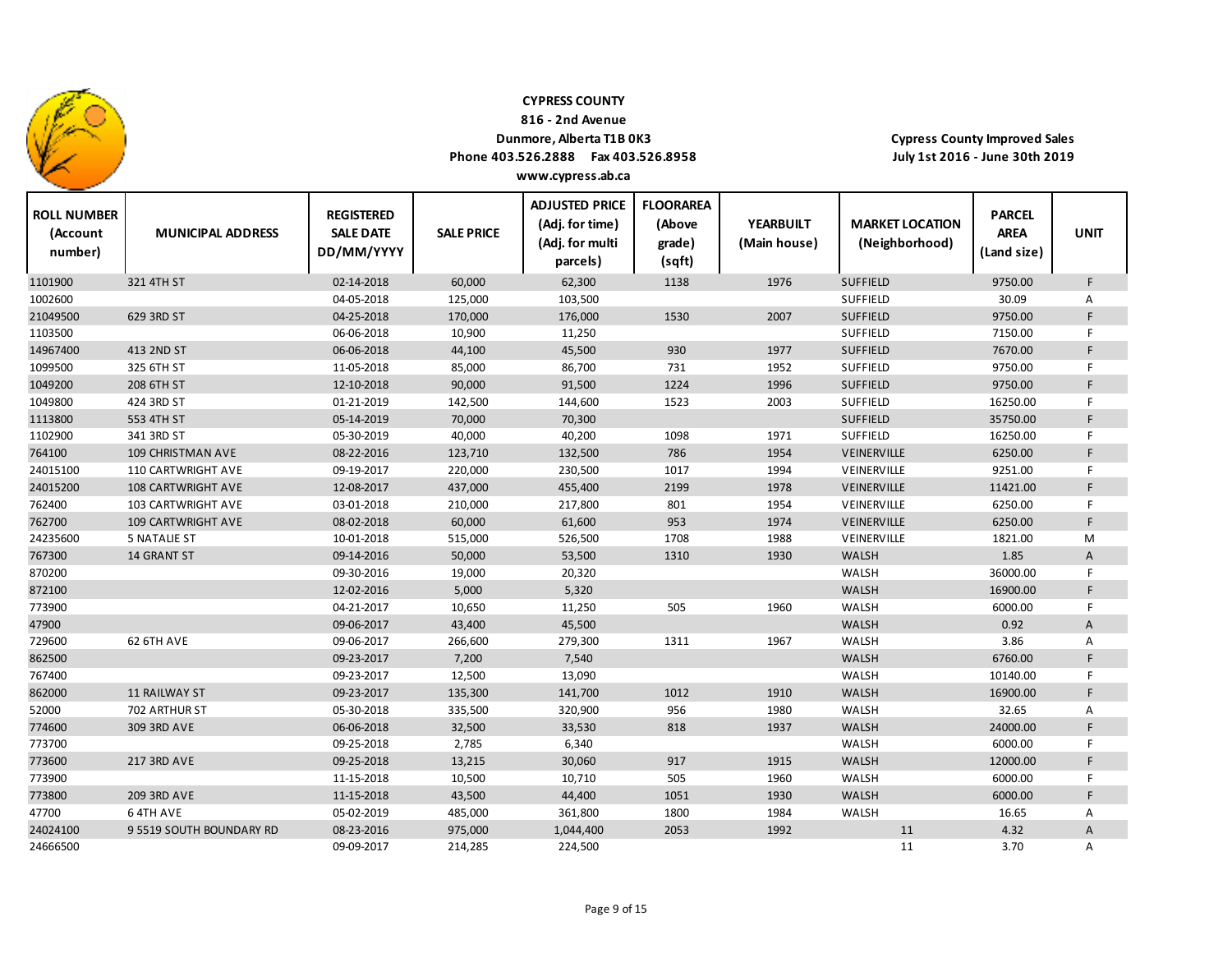

**816 ‐ 2nd Avenue**

## **Dunmore, Alberta T1B 0K3**

**Phone 403.526.2888 Fax 403.526.8958 www.cypress.ab.ca**

| <b>ROLL NUMBER</b><br>(Account<br>number) | <b>MUNICIPAL ADDRESS</b>     | <b>REGISTERED</b><br><b>SALE DATE</b><br>DD/MM/YYYY | <b>SALE PRICE</b> | <b>ADJUSTED PRICE</b><br>(Adj. for time)<br>(Adj. for multi<br>parcels) | <b>FLOORAREA</b><br>(Above<br>grade)<br>(sqft) | <b>YEARBUILT</b><br>(Main house) | <b>MARKET LOCATION</b><br>(Neighborhood) | <b>PARCEL</b><br><b>AREA</b><br>(Land size) | <b>UNIT</b>    |
|-------------------------------------------|------------------------------|-----------------------------------------------------|-------------------|-------------------------------------------------------------------------|------------------------------------------------|----------------------------------|------------------------------------------|---------------------------------------------|----------------|
| 24309400                                  | 1 6213 TWP RD 122            | 06-14-2018                                          | 390,000           | 402,400                                                                 | 1529                                           | 1999                             | 11                                       | 1.22                                        | A              |
| 558700                                    | 11419 EAGLE BUTTE RD         | 08-30-2016                                          | 935,000           | 1,001,600                                                               | 3667                                           | 2014                             | 12                                       | 7.02                                        | Α              |
| 24394800                                  | 23 11517 RGE RD 53           | 09-09-2016                                          | 680,000           | 727,100                                                                 | 1763                                           | 2000                             | 12                                       | 1.44                                        | A              |
| 24287400                                  | 11 11418 EAGLE BUTTE RD      | 10-12-2016                                          | 800,000           | 854,000                                                                 | 3052                                           | 1978                             | 12                                       | 5.76                                        | Α              |
| 24558500                                  | 33 11418 EAGLE BUTTE RD      | 11-03-2016                                          | 642,500           | 684,600                                                                 | 1696                                           | 2008                             | 12                                       | 1.98                                        | A              |
| 20841400                                  | 7 11418 EAGLE BUTTE RD       | 04-20-2017                                          | 675,000           | 713,100                                                                 | 1858                                           | 1976                             | 12                                       | 3.24                                        | Α              |
| 24037000                                  | 26 11418 EAGLE BUTTE RD      | 08-24-2017                                          | 739,000           | 775,400                                                                 | 2091                                           | 1994                             | 12                                       | 2.72                                        | A              |
| 24558300                                  | 29 11418 EAGLE BUTTE RD      | 04-06-2018                                          | 645,000           | 667,700                                                                 | 1811                                           | 2007                             | 12                                       | 2.29                                        | A              |
| 24393900                                  | 3 11517 RGE RD 53            | 04-23-2018                                          | 730,000           | 755,700                                                                 | 2836                                           | 2007                             | 12                                       | 1.47                                        | A              |
| 20841700                                  | 8 11418 EAGLE BUTTE RD       | 05-14-2018                                          | 586,000           | 605,600                                                                 | 1421                                           | 1978                             | 12                                       | 3.24                                        | Α              |
| 20841600                                  | 10 11418 EAGLE BUTTE RD      | 06-26-2018                                          | 781,000           | 805,800                                                                 | 2144                                           | 1994                             | 12                                       | 3.88                                        | A              |
| 24558900                                  | 41 11418 EAGLE BUTTE RD      | 09-15-2018                                          | 670,000           | 686,600                                                                 | 1603                                           | 2007                             | 12                                       | 3.39                                        | A              |
| 24037300                                  | 34 11418 EAGLE BUTTE RD      | 10-19-2018                                          | 870,000           | 889,400                                                                 | 1750                                           | 2007                             | 12                                       | 2.43                                        | $\overline{A}$ |
| 18387700                                  | 4 11422 EAGLE BUTTE RD       | 11-08-2018                                          | 475,000           | 484,400                                                                 | 2752                                           | 1978                             | 12                                       | 5.18                                        | Α              |
| 24037100                                  | 30 11418 EAGLE BUTTE RD      | 03-19-2019                                          | 535,000           | 540,200                                                                 | 2119                                           | 1995                             | 12                                       | 2.40                                        | $\overline{A}$ |
| 20194000                                  | 3 11428 JOSEPHBURG TR        | 06-24-2019                                          | 400,000           | 401,000                                                                 | 1824                                           | 1971                             | 12                                       | 3.93                                        | Α              |
| 636800                                    |                              | 08-06-2016                                          | 360,000           | 385,600                                                                 |                                                |                                  | 13                                       | 79.88                                       | A              |
| 24289700                                  | 5427 TWP RD 121              | 09-14-2016                                          | 645,000           | 689,700                                                                 | 1832                                           | 1999                             | 13                                       | 1.87                                        | Α              |
| 18814100                                  | 2 12017 RGE RD 60            | 10-17-2016                                          | 1,195,000         | 1,275,700                                                               | 2404                                           | 1998                             | 13                                       | 20.26                                       | A              |
| 24289600                                  | 5425 TWP RD 121              | 01-26-2017                                          | 789,000           | 837,800                                                                 | 1808                                           | 1999                             | 13                                       | 2.01                                        | Α              |
| 639900                                    |                              | 02-28-2017                                          | 745,000           | 789,800                                                                 |                                                |                                  | 13                                       | 44.65                                       | A              |
| 24705600                                  |                              | 03-24-2017                                          | 285,950           | 302,600                                                                 |                                                |                                  | 13                                       | 3.01                                        | A              |
| 24705500                                  |                              | 05-09-2017                                          | 405,650           | 427,800                                                                 |                                                |                                  | 13                                       | 4.27                                        | A              |
| 24658000                                  | 12 6232 TWP RD 121A          | 05-23-2017                                          | 166,250           | 175,300                                                                 |                                                |                                  | 13                                       | 2.11                                        | A              |
| 24273300                                  | 2 12013B BLACK & WHITE TRAIL | 05-31-2017                                          | 800,000           | 843,800                                                                 | 2971                                           | 1998                             | 13                                       | 1.84                                        | A              |
| 24273100                                  | 6 12013B BLACK & WHITE TRAIL | 07-25-2017                                          | 610,000           | 641,200                                                                 | 1933                                           | 1996                             | 13                                       | 2.24                                        | A              |
| 22222800                                  | 6 12025 BLACK & WHITE TRAIL  | 08-28-2017                                          | 115,000           | 120,700                                                                 |                                                |                                  | 13                                       | 6.72                                        | A              |
| 24658100                                  | 16 6232 TWP RD 121A          | 08-31-2017                                          | 750,437           | 787,400                                                                 |                                                |                                  | 13                                       | 2.09                                        | Α              |
| 22234200                                  | 12027 RGE RD 55              | 11-21-2017                                          | 1,200,000         | 1,252,700                                                               | 2142                                           | 1994                             | 13                                       | 13.98                                       | A              |
| 22222800                                  | 6 12025 BLACK & WHITE TRAIL  | 12-07-2017                                          | 115,000           | 119,900                                                                 |                                                |                                  | 13                                       | 6.72                                        | Α              |
| 22589400                                  | 12116 RGE RD 55              | 02-08-2018                                          | 414,930           | 430,900                                                                 | 1362                                           | 1971                             | 13                                       | 1.96                                        | A              |
| 24289900                                  | 5429B TWP RD 121             | 03-02-2018                                          | 680,000           | 705,200                                                                 | 2643                                           | 1999                             | 13                                       | 1.85                                        | Α              |
| 641900                                    | 6310 HWY 3                   | 05-08-2018                                          | 885,000           | 807,200                                                                 | 2473                                           | 1975                             | 13                                       | 72.06                                       | A              |
| 24201600                                  | 12202 RGE RD 63              | 05-09-2018                                          | 500,000           | 501,200                                                                 | 1139                                           | 1977                             | 13                                       | 2.97                                        | Α              |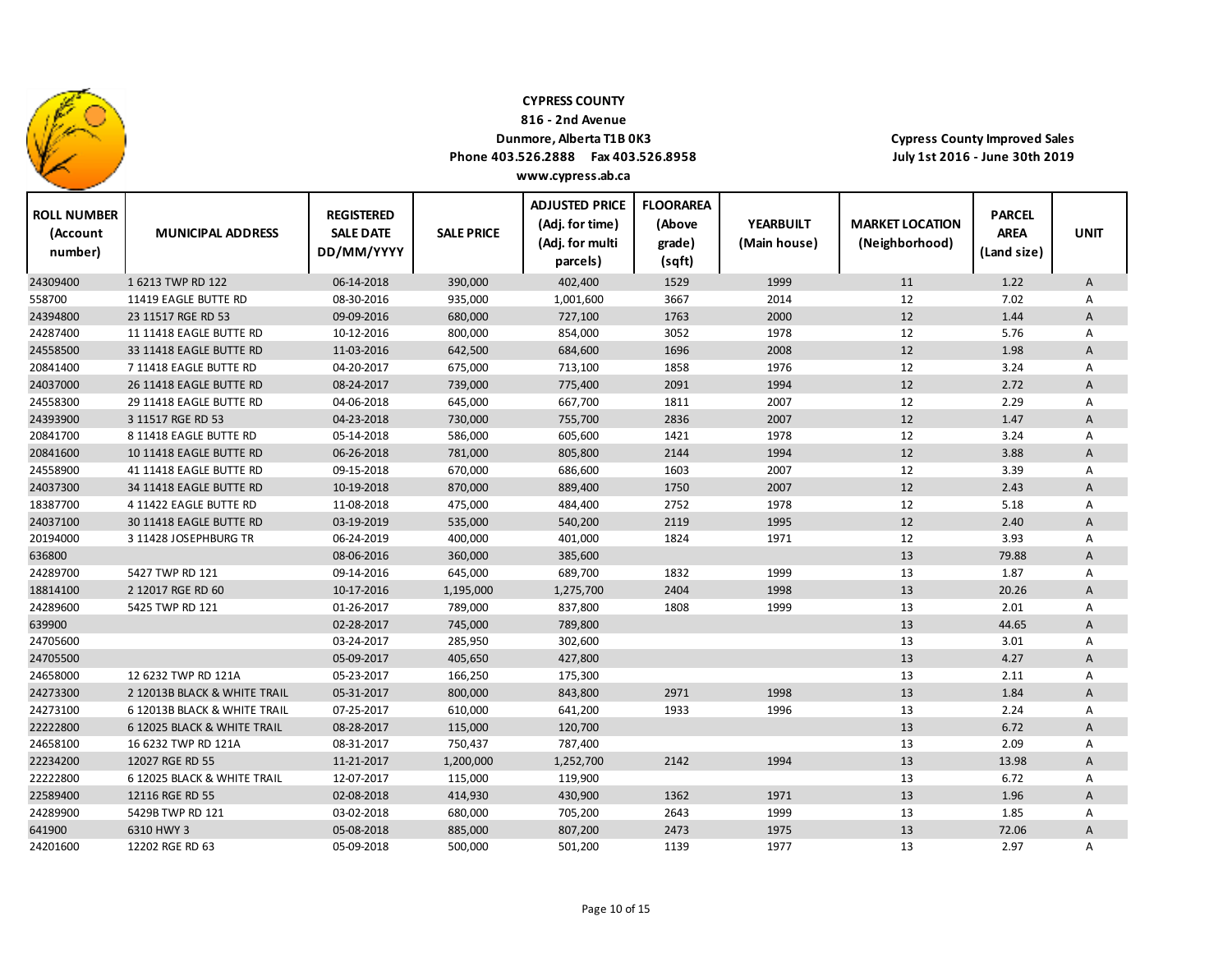

24646600

30 12323 RGE RD 72

### **CYPRESS COUNTY**

**816 ‐ 2nd Avenue**

## **Dunmore, Alberta T1B 0K3**

**Phone 403.526.2888 Fax 403.526.8958 www.cypress.ab.ca**

**Cypress County Improved Sales July 1st 2016 ‐ June 30th 2019**

 $\mathbf{I}$ 

e.

| <b>ROLL NUMBER</b><br>(Account<br>number) | <b>MUNICIPAL ADDRESS</b> | <b>REGISTERED</b><br><b>SALE DATE</b><br>DD/MM/YYYY | <b>SALE PRICE</b> | <b>ADJUSTED PRICE</b><br>(Adj. for time)<br>(Adj. for multi<br>parcels) | <b>FLOORAREA</b><br>(Above<br>grade)<br>(sqft) | <b>YEARBUILT</b><br>(Main house) | <b>MARKET LOCATION</b><br>(Neighborhood) | <b>PARCEL</b><br><b>AREA</b><br>(Land size) | <b>UNIT</b>               |
|-------------------------------------------|--------------------------|-----------------------------------------------------|-------------------|-------------------------------------------------------------------------|------------------------------------------------|----------------------------------|------------------------------------------|---------------------------------------------|---------------------------|
| 24705300                                  |                          | 06-07-2018                                          | 311,850           | 321,700                                                                 |                                                |                                  | 13                                       | 2.94                                        | A                         |
| 24657900                                  | 8 6232 TWP RD 121A       | 09-27-2018                                          | 495,000           | 507,300                                                                 | 1321                                           | 2013                             | 13                                       | 2.15                                        | Α                         |
| 568400                                    | 12013 RGE RD 60          | 02-08-2019                                          | 747,000           | 756,000                                                                 | 6480                                           | 2013                             | 13                                       | 30.95                                       | A                         |
| 24480600                                  | 6 12016 RGE RD 61A       | 06-20-2019                                          | 970,000           | 972,300                                                                 | 1984                                           | 2007                             | 13                                       | 3.68                                        | Α                         |
| 24665400                                  | 12422 RGE RD 70          | 08-24-2016                                          | 655,000           | 701,600                                                                 | 1678                                           | 1995                             | 14                                       | 11.02                                       | A                         |
| 24284000                                  | 62153 TWP RD 120         | 09-01-2016                                          | 588,000           | 628,700                                                                 | 1622                                           | 2002                             | 14                                       | 1.39                                        | A                         |
| 24696100                                  | 13116 RGE RD 70          | 12-22-2016                                          | 374,000           | 397,900                                                                 |                                                |                                  | 14                                       | 12.01                                       | A                         |
| 15857400                                  | 6015 TWP RD 120          | 12-23-2016                                          | 375,000           | 398,900                                                                 | 1364                                           | 1982                             | 14                                       | 3.19                                        | A                         |
| 24302600                                  | 11528 RGE RD 60          | 01-20-2017                                          | 500,000           | 531,000                                                                 | 1278                                           | 1966                             | 14                                       | 7.24                                        | A                         |
| 24713600                                  | 12409 RGE RD 70          | 02-03-2017                                          | 607,568           | 644,100                                                                 |                                                |                                  | 14                                       | 5.09                                        | Α                         |
| 24623400                                  | 6318 TWP RD 120          | 11-01-2017                                          | 275,000           | 287,100                                                                 | 1640                                           | 1993                             | 14                                       | 1.54                                        | A                         |
| 634600                                    | 11528 RGE RD 61          | 02-09-2018                                          | 500,000           | 415,400                                                                 | 1182                                           | 1956                             | 14                                       | 5.68                                        | Α                         |
| 15856700                                  | 21 13029 RGE RD 70       | 06-20-2018                                          | 572,000           | 590,100                                                                 | 2239                                           | 1977                             | 14                                       | 3.68                                        | A                         |
| 20842000                                  | 12317 RGE RD 65          | 08-02-2018                                          | 375,000           | 385,300                                                                 | 1862                                           | 1982                             | 14                                       | 1.24                                        | Α                         |
| 24706000                                  | 12424 RGE RD 65          | 08-02-2018                                          | 565,000           | 580,500                                                                 | 1457                                           | 1967                             | 14                                       | 5.46                                        | A                         |
| 570700                                    | 5307 TWP RD 122          | 08-28-2018                                          | 650,000           | 667,800                                                                 |                                                |                                  | 14                                       | 32.63                                       | Α                         |
| 21516700                                  | 12301 RGE RD 64          | 09-15-2018                                          | 600,000           | 614,900                                                                 | 1489                                           | 1984                             | 14                                       | 6.28                                        | A                         |
| 16033800                                  | 26 13029 RGE RD 70       | 11-06-2018                                          | 467,500           | 476,700                                                                 | 1909                                           | 1976                             | 14                                       | 2.11                                        | Α                         |
| 778300                                    | 11514 RGE RD 61A         | 03-25-2019                                          | 825,000           | 833,100                                                                 | 2811                                           | 1965                             | 14                                       | 38.71                                       | A                         |
| 24691700                                  | 12423 RGE RD 70          | 06-25-2019                                          | 750,000           | 751,800                                                                 | 2095                                           | 1983                             | 14                                       | 12.43                                       | Α                         |
| 24277600                                  | 12 12301 RGE RD 51A      | 08-02-2017                                          | 391,000           | 410,300                                                                 | 1479                                           | 1964                             | 15                                       | 2.24                                        | A                         |
| 20895300                                  | 12224 RGE RD 71          | 07-19-2016                                          | 310,000           | 332,700                                                                 | 1048                                           | 1983                             | 16                                       | 3.61                                        | Α                         |
| 24573300                                  | 7105 TWP RD 124          | 08-13-2016                                          | 550,000           | 589,200                                                                 | 1469                                           | 1950                             | 16                                       | 6.50                                        | $\boldsymbol{\mathsf{A}}$ |
| 24646600                                  | 30 12323 RGE RD 72       | 08-26-2016                                          | 175,000           | 187,500                                                                 |                                                |                                  | 16                                       | 4.77                                        | Α                         |
| 19840300                                  | 7024 TWP RD 122          | 09-28-2016                                          | 400,000           | 401,000                                                                 | 1141                                           | 1948                             | 16                                       | 3.54                                        | $\boldsymbol{\mathsf{A}}$ |
| 24574000                                  | 9 12410 RGE RD 73        | 09-30-2016                                          | 158,000           | 168,900                                                                 |                                                |                                  | 16                                       | 4.62                                        | Α                         |
| 24707300                                  |                          | 10-26-2016                                          | 168,000           | 179,300                                                                 |                                                |                                  | 16                                       | 5.88                                        | $\mathsf A$               |
| 24707400                                  |                          | 10-26-2016                                          | 168,000           | 179,300                                                                 |                                                |                                  | 16                                       | 5.88                                        | Α                         |
| 24647200                                  | 12316 RGE RD 70          | 11-09-2016                                          | 480,000           | 511,500                                                                 | 1274                                           | 2003                             | 16                                       | 1.70                                        | $\mathsf A$               |
| 20838400                                  | 7218A TWP RD 122         | 11-23-2016                                          | 372,000           | 396,400                                                                 | 1212                                           | 1981                             | 16                                       | 0.99                                        | Α                         |
| 24383500                                  | 1 12520 RGE RD 70        | 12-16-2016                                          | 322,000           | 342,500                                                                 | 1224                                           | 1993                             | 16                                       | 4.92                                        | A                         |
| 24707000                                  |                          | 02-24-2017                                          | 170,000           | 180,200                                                                 |                                                |                                  | 16                                       | 5.93                                        | Α                         |
| 706200                                    | 12318B HWY 523           | 06-01-2017                                          | 1,400,000         | 1,474,100                                                               |                                                |                                  | 16                                       | 120.24                                      | A                         |

72 06‐07‐2017 678,841 714,800 16 4.77 A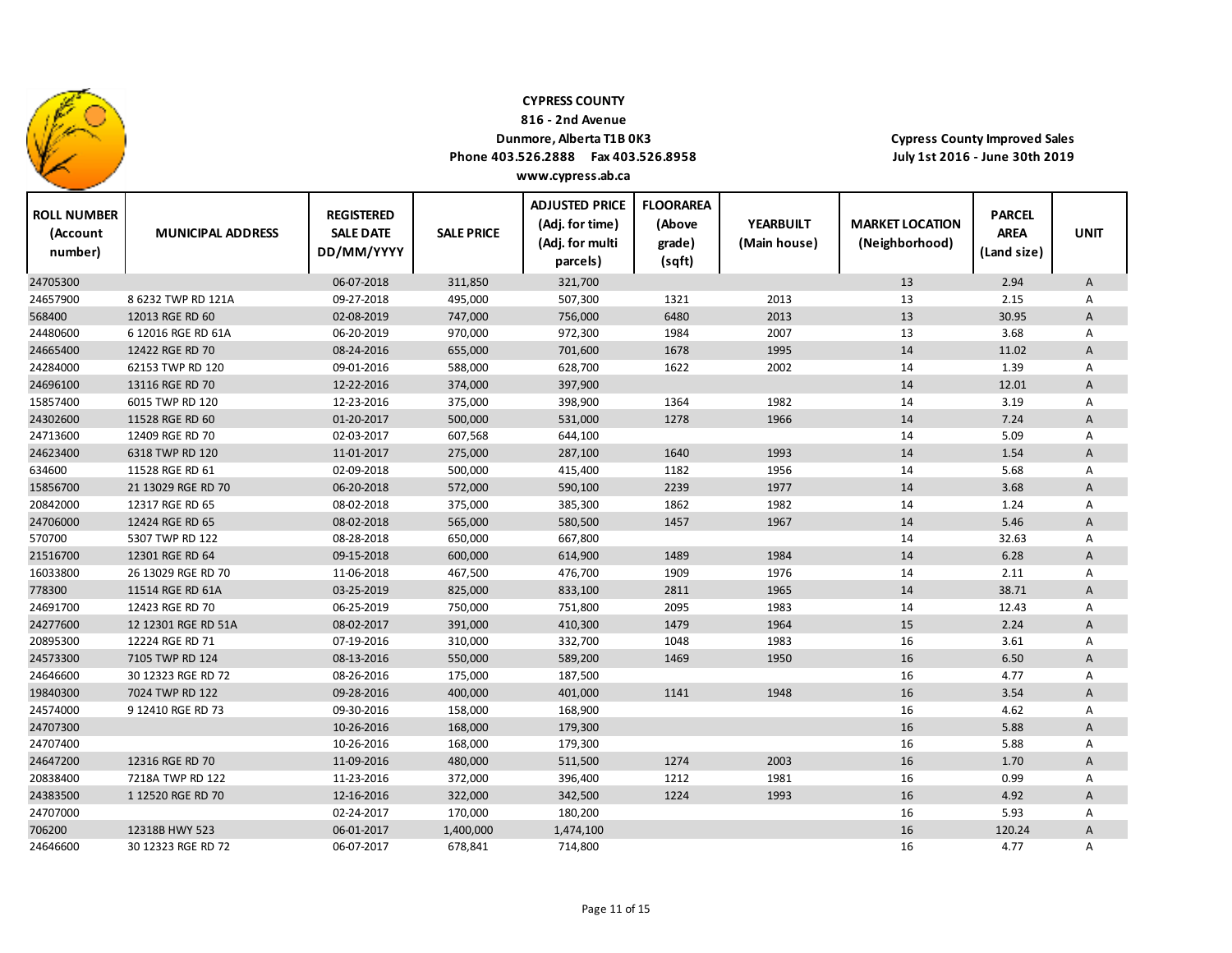

**816 ‐ 2nd Avenue**

### **Dunmore, Alberta T1B 0K3**

**Phone 403.526.2888 Fax 403.526.8958 www.cypress.ab.ca**

| <b>ROLL NUMBER</b><br>(Account<br>number) | <b>MUNICIPAL ADDRESS</b>    | <b>REGISTERED</b><br><b>SALE DATE</b><br>DD/MM/YYYY | <b>SALE PRICE</b> | <b>ADJUSTED PRICE</b><br>(Adj. for time)<br>(Adj. for multi<br>parcels) | <b>FLOORAREA</b><br>(Above<br>grade)<br>(sqft) | <b>YEARBUILT</b><br>(Main house) | <b>MARKET LOCATION</b><br>(Neighborhood) | <b>PARCEL</b><br><b>AREA</b><br>(Land size) | <b>UNIT</b> |
|-------------------------------------------|-----------------------------|-----------------------------------------------------|-------------------|-------------------------------------------------------------------------|------------------------------------------------|----------------------------------|------------------------------------------|---------------------------------------------|-------------|
| 24573300                                  | 7105 TWP RD 124             | 07-06-2017                                          | 570,000           | 599,100                                                                 | 1469                                           | 1950                             | 16                                       | 6.50                                        | A           |
| 24318000                                  | 5 11409 BLACK & WHITE TRAIL | 07-11-2017                                          | 597,500           | 628,000                                                                 | 1488                                           | 2005                             | 16                                       | 2.13                                        | Α           |
| 24669200                                  |                             | 07-26-2017                                          | 166,666           | 175,200                                                                 |                                                |                                  | 16                                       | 4.99                                        | A           |
| 18814900                                  | 7218B TWP RD 122            | 07-27-2017                                          | 442,000           | 464,600                                                                 | 1708                                           | 1978                             | 16                                       | 1.45                                        | Α           |
| 24707200                                  |                             | 08-29-2017                                          | 180,000           | 188,900                                                                 |                                                |                                  | 16                                       | 5.88                                        | A           |
| 24707000                                  |                             | 08-30-2017                                          | 170,000           | 178,400                                                                 |                                                |                                  | 16                                       | 5.93                                        | Α           |
| 647900                                    | 6522 TWP RD 122             | 09-13-2017                                          | 700,000           | 544,700                                                                 | 1246                                           | 1978                             | 16                                       | 145.63                                      | A           |
| 24716600                                  | 7311 TWP RD 124             | 11-14-2017                                          | 510,000           | 532,400                                                                 | 2452                                           | 1938                             | 16                                       | 9.86                                        | Α           |
| 24707200                                  |                             | 01-04-2018                                          | 797,078           | 829,300                                                                 | 1728                                           | 2018                             | 16                                       | 5.88                                        | A           |
| 24318000                                  | 5 11409 BLACK & WHITE TRAIL | 04-25-2018                                          | 599,000           | 620,100                                                                 | 1488                                           | 2005                             | 16                                       | 2.13                                        | Α           |
| 18815600                                  | 12528 RGE RD 70             | 05-05-2018                                          | 390,890           | 404,000                                                                 | 1619                                           | 1977                             | 16                                       | 2.92                                        | A           |
| 20838500                                  | 7113 HWY 523                | 06-21-2018                                          | 600,000           | 619,000                                                                 | 2197                                           | 1981                             | 16                                       | 9.29                                        | Α           |
| 24705900                                  | 11502 RGE RD 60             | 06-26-2018                                          | 600,000           | 546,800                                                                 | 1821                                           | 1992                             | 16                                       | 5.73                                        | A           |
| 24646100                                  | 12327 RGE RD 72             | 06-27-2018                                          | 700,000           | 722,200                                                                 | 1854                                           | 2007                             | 16                                       | 4.94                                        | Α           |
| 24383600                                  | 3 12520 RGE RD 70           | 08-21-2018                                          | 590,000           | 606,200                                                                 | 2048                                           | 1998                             | 16                                       | 4.20                                        | A           |
| 24655600                                  | 87228 TWP RD 124            | 09-27-2018                                          | 735,000           | 753,200                                                                 | 1466                                           | 2010                             | 16                                       | 5.16                                        | Α           |
| 20838400                                  | 7218A TWP RD 122            | 10-04-2018                                          | 415,500           | 424,800                                                                 | 1212                                           | 1981                             | 16                                       | 0.99                                        | A           |
| 20840500                                  | 6219 TWP RD 114             | 10-30-2018                                          | 270,000           | 276,000                                                                 | 1227                                           | 1975                             | 16                                       | 4.23                                        | Α           |
| 20169900                                  | 7106 HWY 523                | 11-05-2018                                          | 450,000           | 423,200                                                                 | 1407                                           | 1983                             | 16                                       | 4.29                                        | A           |
| 18815600                                  | 12528 RGE RD 70             | 11-21-2018                                          | 437,500           | 446,100                                                                 | 1619                                           | 1977                             | 16                                       | 2.92                                        | Α           |
| 24384000                                  | 4 12520 RGE RD 70           | 12-20-2018                                          | 600,000           | 610,300                                                                 | 1515                                           | 1999                             | 16                                       | 4.35                                        | A           |
| 680200                                    | 11223 RGE RD 72             | 01-11-2019                                          | 450,000           | 456,600                                                                 | 985                                            | 1976                             | 16                                       | 53.28                                       | Α           |
| 24395000                                  | 7316 TWP RD 124             | 02-05-2019                                          | 300,000           | 303,600                                                                 |                                                |                                  | 16                                       | 5.21                                        | A           |
| 24706900                                  |                             | 03-21-2019                                          | 215,000           | 217,100                                                                 |                                                |                                  | 16                                       | 7.96                                        | Α           |
| 24318000                                  | 5 11409 BLACK & WHITE TRAIL | 04-29-2019                                          | 607,000           | 611,400                                                                 | 1488                                           | 2005                             | 16                                       | 2.13                                        | A           |
| 21510300                                  |                             | 05-09-2019                                          | 260,000           | 261,300                                                                 | 2404                                           | 1995                             | 16                                       | 3.71                                        | Α           |
| 22234500                                  | 2 12509 RGE RD 71           | 05-29-2019                                          | 600,000           | 602,900                                                                 | 1480                                           | 1962                             | 16                                       | 19.95                                       | A           |
| 24383700                                  | 5 12520 RGE RD 70           | 06-13-2019                                          | 610,000           | 611,500                                                                 | 1370                                           | 2000                             | 16                                       | 5.41                                        | Α           |
| 24686000                                  |                             | 07-27-2016                                          | 115,000           | 123,400                                                                 |                                                |                                  | 18                                       | 3.61                                        | A           |
| 24567800                                  | 6510 TWP RD 112             | 10-28-2016                                          | 478,000           | 510,300                                                                 | 1342                                           | 2006                             | 18                                       | 4.15                                        | Α           |
| 672600                                    | 11032 RGE RD 70             | 01-09-2018                                          | 825,000           | 708,500                                                                 | 1280                                           | 2009                             | 18                                       | 88.69                                       | A           |
| 18082500                                  | 11310 RGE RD 63             | 02-22-2018                                          | 745,000           | 773,800                                                                 | 1567                                           | 1985                             | 18                                       | 56.00                                       | Α           |
| 18816300                                  | 2 11020 EAGLE BUTTE RD      | 08-31-2018                                          | 280,000           | 287,700                                                                 | 1219                                           | 1966                             | 18                                       | 5.26                                        | A           |
| 24433100                                  | 11217 RGE RD 65             | 06-13-2019                                          | 345,000           | 345,800                                                                 | 1613                                           | 1950                             | 18                                       | 17.00                                       | Α           |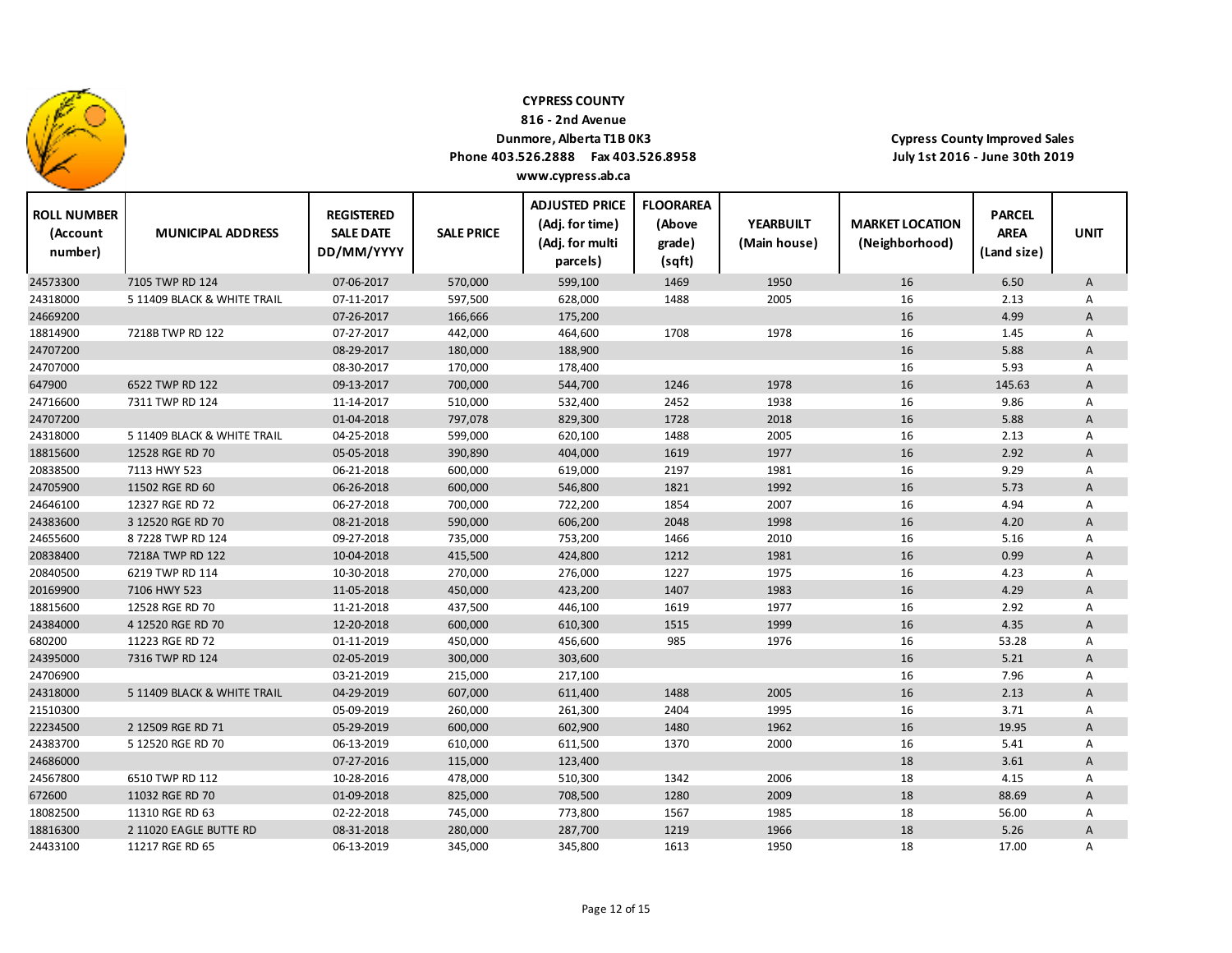

**816 ‐ 2nd Avenue**

## **Dunmore, Alberta T1B 0K3**

**Phone 403.526.2888 Fax 403.526.8958 www.cypress.ab.ca**

| <b>ROLL NUMBER</b><br>(Account<br>number) | <b>MUNICIPAL ADDRESS</b> | <b>REGISTERED</b><br><b>SALE DATE</b><br>DD/MM/YYYY | <b>SALE PRICE</b> | <b>ADJUSTED PRICE</b><br>(Adj. for time)<br>(Adj. for multi<br>parcels) | <b>FLOORAREA</b><br>(Above<br>grade)<br>(sqft) | <b>YEARBUILT</b><br>(Main house) | <b>MARKET LOCATION</b><br>(Neighborhood) | <b>PARCEL</b><br><b>AREA</b><br>(Land size) | <b>UNIT</b>    |
|-------------------------------------------|--------------------------|-----------------------------------------------------|-------------------|-------------------------------------------------------------------------|------------------------------------------------|----------------------------------|------------------------------------------|---------------------------------------------|----------------|
| 24669500                                  | 7228 TWP RD 110          | 07-18-2016                                          | 572,067           | 613,900                                                                 |                                                |                                  | 21                                       | 4.99                                        | $\mathsf{A}$   |
| 24429100                                  | 11418 RGE RD 73          | 11-09-2016                                          | 670,000           | 714,000                                                                 | 2040                                           | 1941                             | 21                                       | 8.45                                        | Α              |
| 24685500                                  | 11424 RGE RD 75          | 01-04-2017                                          | 390,000           | 414,100                                                                 | 1807                                           | 1973                             | 21                                       | 11.64                                       | $\overline{A}$ |
| 675100                                    |                          | 08-25-2017                                          | 75,000            | 78,700                                                                  |                                                |                                  | 21                                       | 3.25                                        | Α              |
| 674600                                    | 7315 TWP RD 110A         | 08-25-2017                                          | 500,000           | 524,700                                                                 | 2620                                           | 1916                             | 21                                       | 23.58                                       | A              |
| 674900                                    | 7317 TWP RD 110A         | 12-08-2017                                          | 281,000           | 292,900                                                                 | 1224                                           | 1993                             | 21                                       | 3.22                                        | Α              |
| 18386800                                  | 11021 HWY 887            | 11-21-2018                                          | 540,000           | 550,600                                                                 | 1580                                           | 1976                             | 21                                       | 15.89                                       | $\mathsf{A}$   |
| 24623900                                  | 11213 RGE RD 74          | 04-03-2019                                          | 380,000           | 382,800                                                                 | 1029                                           | 1955                             | 21                                       | 10.03                                       | A              |
| 24570300                                  | 11006 HWY 887            | 06-13-2019                                          | 568,000           | 569,400                                                                 | 1597                                           | 2007                             | 21                                       | 15.20                                       | A              |
| 18386900                                  | 2 13514 RGE RD 65        | 07-21-2016                                          | 355,000           | 381,000                                                                 | 1661                                           | 1976                             | 25                                       | 3.20                                        | Α              |
| 24565900                                  | 6531A TWP RD 132         | 11-24-2016                                          | 880,000           | 937,700                                                                 | 3025                                           | 2014                             | 25                                       | 1.58                                        | $\mathsf{A}$   |
| 24663200                                  | 7210 HWY 524             | 01-04-2017                                          | 2,300,000         | 2,442,400                                                               | 1429                                           | 2007                             | 25                                       | 39.54                                       | A              |
| 19842900                                  | 13430 BOX SPRINGS RD     | 02-16-2017                                          | 405,000           | 429,300                                                                 | 2505                                           | 1980                             | 25                                       | 2.92                                        | $\mathsf{A}$   |
| 24479500                                  | 4 7125 OLD TC HWY        | 04-20-2017                                          | 335,000           | 353,900                                                                 | 1061                                           | 1974                             | 25                                       | 5.24                                        | A              |
| 24479700                                  | 8 7125 OLD TC HWY        | 04-27-2017                                          | 580,000           | 612,800                                                                 |                                                |                                  | 25                                       | 4.89                                        | $\overline{A}$ |
| 12777500                                  |                          | 05-02-2017                                          | 475,000           | 501,000                                                                 |                                                |                                  | 25                                       | 116.57                                      | A              |
| 24407700                                  | 6513 OLD TC HWY          | 07-14-2017                                          | 305,000           | 320,600                                                                 | 774                                            | 2003                             | 25                                       | 5.09                                        | $\overline{A}$ |
| 19842900                                  | 13430 BOX SPRINGS RD     | 04-15-2019                                          | 450,000           | 453,300                                                                 | 2505                                           | 1980                             | 25                                       | 2.92                                        | Α              |
| 18420000                                  | 12523 RGE RD 45          | 10-25-2016                                          | 470,000           | 501,700                                                                 | 2118                                           | 1986                             | 26                                       | 2.07                                        | $\overline{A}$ |
| 489000                                    | 2 12210 RGE RD 42        | 10-31-2016                                          | 710,200           | 758,100                                                                 | 2506                                           | 1978                             | 26                                       | 160.00                                      | Α              |
| 24624400                                  | 13029A RGE RD 50         | 04-06-2017                                          | 500,000           | 528,300                                                                 | 1658                                           | 2010                             | 26                                       | 2.01                                        | $\mathsf{A}$   |
| 20167900                                  | 12517 RGE RD 45          | 06-12-2017                                          | 500,000           | 468,500                                                                 | 1562                                           | 1945                             | 26                                       | 107.15                                      | Α              |
| 24667000                                  | 4217 TWP RD 114          | 06-13-2017                                          | 325,000           | 342,200                                                                 | 1224                                           | 2000                             | 26                                       | 5.98                                        | $\mathsf{A}$   |
| 547400                                    | 10505 RGE RD 55          | 06-16-2017                                          | 600,000           | 612,800                                                                 | 1466                                           | 1940                             | 26                                       | 159.00                                      | Α              |
| 548900                                    | 5018 TWP RD 105A         | 06-28-2017                                          | 648,000           | 682,300                                                                 | 1677                                           | 1995                             | 26                                       | 152.32                                      | $\mathsf{A}$   |
| 24667500                                  | 4518 TWP RD 110          | 07-11-2017                                          | 620,000           | 651,700                                                                 |                                                |                                  | 26                                       | 11.86                                       | Α              |
| 24407900                                  | 11 12021 RGE RD 40       | 11-20-2017                                          | 345,000           | 360,100                                                                 | 1448                                           | 1976                             | 26                                       | 5.07                                        | $\mathsf{A}$   |
| 24407900                                  | 11 12021 RGE RD 40       | 03-08-2018                                          | 335,000           | 347,400                                                                 | 1448                                           | 1976                             | 26                                       | 5.07                                        | A              |
| 24408200                                  | 3 12021 RGE RD 40        | 05-11-2018                                          | 525,000           | 542,600                                                                 | 2372                                           | 1966                             | 26                                       | 5.07                                        | $\overline{A}$ |
| 548700                                    | 5013 TWP RD 110          | 08-17-2018                                          | 625,000           | 642,100                                                                 | 1421                                           | 1980                             | 26                                       | 153.02                                      | Α              |
| 24302300                                  | 13125B RGE RD 50         | 12-13-2018                                          | 590,000           | 600,100                                                                 | 1437                                           | 2003                             | 26                                       | 3.39                                        | $\overline{A}$ |
| 20171100                                  | 8 12021 RGE RD 40        | 12-21-2018                                          | 479,400           | 487,600                                                                 | 1438                                           | 1996                             | 26                                       | 5.07                                        | A              |
| 476900                                    | 11311 RGE RD 40          | 11-07-2017                                          | 660,000           | 689,000                                                                 | 1691                                           | 1977                             | 27                                       | 65.70                                       | A              |
| 24462500                                  | 7415 TWP RD 102          | 11-09-2017                                          | 385,000           | 401,900                                                                 | 1477                                           | 1941                             | 27                                       | 9.49                                        | Α              |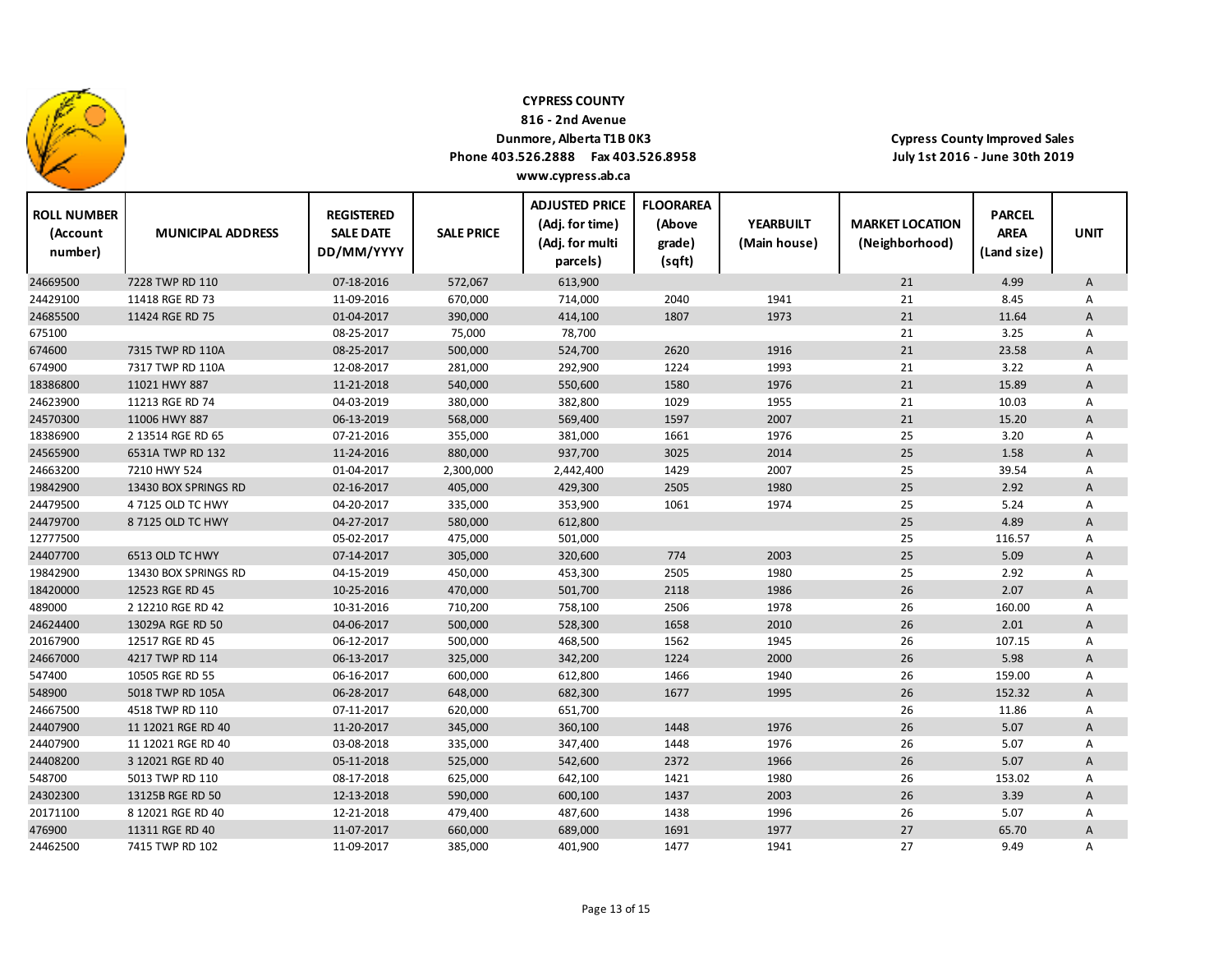

**816 ‐ 2nd Avenue**

## **Dunmore, Alberta T1B 0K3**

**Phone 403.526.2888 Fax 403.526.8958 www.cypress.ab.ca**

| <b>ROLL NUMBER</b><br>(Account<br>number) | <b>MUNICIPAL ADDRESS</b> | <b>REGISTERED</b><br><b>SALE DATE</b><br>DD/MM/YYYY | <b>SALE PRICE</b> | <b>ADJUSTED PRICE</b><br>(Adj. for time)<br>(Adj. for multi<br>parcels) | <b>FLOORAREA</b><br>(Above<br>grade)<br>(sqft) | <b>YEARBUILT</b><br>(Main house) | <b>MARKET LOCATION</b><br>(Neighborhood) | <b>PARCEL</b><br><b>AREA</b><br>(Land size) | <b>UNIT</b>    |
|-------------------------------------------|--------------------------|-----------------------------------------------------|-------------------|-------------------------------------------------------------------------|------------------------------------------------|----------------------------------|------------------------------------------|---------------------------------------------|----------------|
| 24717700                                  | 7519 TWP RD 103          | 11-17-2017                                          | 430,000           | 448,900                                                                 | 1201                                           | 2001                             | 27                                       | 8.53                                        | A              |
| 667600                                    | 17317 TWP RD 105         | 03-06-2018                                          | 970,000           | 798,500                                                                 | 2816                                           | 2000                             | 27                                       | 82.25                                       | Α              |
| 459100                                    | 10221 RGE RD 45          | 08-20-2018                                          | 380,000           | 390,400                                                                 | 847                                            | 1943                             | 27                                       | 160.00                                      | A              |
| 983300                                    | 7509 TWP RD 140A         | 07-05-2016                                          | 325,000           | 348,800                                                                 | 1200                                           | 2015                             | 28                                       | 2.57                                        | Α              |
| 360800                                    | 12316 RGE RD 34          | 08-10-2016                                          | 460,000           | 428,500                                                                 | 1473                                           | 1953                             | 28                                       | 157.85                                      | A              |
| 222700                                    | 12505 RGE RD 30          | 10-07-2016                                          | 335,000           | 357,600                                                                 | 1209                                           | 1998                             | 28                                       | 159.00                                      | Α              |
| 19838800                                  | 7506 TWP RD 140A         | 10-26-2016                                          | 90,000            | 96,100                                                                  | 1329                                           | 1972                             | 28                                       | 4.06                                        | A              |
| 24666800                                  | 3420 TWP RD 130          | 01-12-2017                                          | 530,000           | 562,800                                                                 | 1373                                           | 2009                             | 28                                       | 6.18                                        | A              |
| 328300                                    | 10208 RGE RD 31          | 01-13-2017                                          | 491,000           | 436,400                                                                 | 1417                                           | 1949                             | 28                                       | 158.97                                      | A              |
| 222300                                    | 2526 TWP RD 124          | 01-18-2017                                          | 650,000           | 690,200                                                                 | 2574                                           | 2006                             | 28                                       | 159.01                                      | Α              |
| 538700                                    |                          | 01-27-2017                                          | 292,500           | 310,600                                                                 | 715                                            | 2002                             | 28                                       | 160.00                                      | A              |
| 983900                                    | 14129, R, 80             | 05-08-2017                                          | 704,000           | 742,500                                                                 | 3198                                           | 2008                             | 28                                       | 49.42                                       | Α              |
| 206000                                    | 1 11206 RGE RD 21        | 09-20-2017                                          | 850,000           | 890,400                                                                 | 1310                                           | 2001                             | 28                                       | 158.97                                      | $\overline{A}$ |
| 444700                                    | 9206 RGE RD 43           | 09-23-2017                                          | 579,000           | 606,500                                                                 | 1350                                           | 1982                             | 28                                       | 157.63                                      | Α              |
| 24716800                                  | 2526 TWP RD 124          | 10-25-2017                                          | 497,000           | 519,700                                                                 | 2574                                           | 2006                             | 28                                       | 8.90                                        | $\overline{A}$ |
| 24715500                                  | 12113 RGE RD 21          | 02-09-2018                                          | 225,000           | 233,700                                                                 | 1115                                           | 1963                             | 28                                       | 9.98                                        | Α              |
| 983100                                    | 7511 TWP RD 140A         | 03-07-2018                                          | 320,000           | 305,900                                                                 | 1838                                           | 2007                             | 28                                       | 2.05                                        | $\overline{A}$ |
| 447900                                    | 9306 RGE RD 40           | 04-25-2018                                          | 382,500           | 396,000                                                                 | 849                                            | 1980                             | 28                                       | 158.97                                      | Α              |
| 222700                                    | 12505 RGE RD 30          | 06-12-2018                                          | 385,000           | 397,200                                                                 | 1209                                           | 1998                             | 28                                       | 159.00                                      | A              |
| 338800                                    | 3029 TWP RD 110A         | 06-26-2018                                          | 505,000           | 448,800                                                                 | 1314                                           | 1978                             | 28                                       | 161.95                                      | Α              |
| 24663300                                  | 2 10129 EAGLE BUTTE RD   | 09-22-2018                                          | 745,000           | 763,500                                                                 | 2812                                           | 1983                             | 28                                       | 16.88                                       | A              |
| 24729800                                  | 10101 HWY 41             | 10-18-2018                                          | 365,000           | 373,100                                                                 | 1504                                           | 1967                             | 28                                       | 7.36                                        | A              |
| 323800                                    | 1 10026 HWY 41           | 02-19-2019                                          | 475,000           | 480,700                                                                 | 1079                                           | 1980                             | 28                                       | 145.59                                      | A              |
| 344300                                    | 11204 HWY 41             | 03-22-2019                                          | 825,000           | 429,200                                                                 | 1121                                           | 1952                             | 28                                       | 78.40                                       | $\overline{A}$ |
| 371400                                    | 13112 RGE RD 30          | 05-30-2019                                          | 510,000           | 512,500                                                                 | 2274                                           | 1919                             | 28                                       | 159.18                                      | A              |
| 216300                                    | 12102 RGE RD 23          | 05-30-2019                                          | 585,000           | 587,900                                                                 | 1917                                           | 2002                             | 28                                       | 160.00                                      | A              |
| 110700                                    | 17312 RGE RD 11          | 08-17-2016                                          | 400,000           | 428,500                                                                 | 2958                                           | 1980                             | 31                                       | 158.97                                      | A              |
| 24031800                                  | 14230 TWP RD 160         | 06-03-2017                                          | 480,000           | 505,400                                                                 |                                                |                                  | 31                                       | 39.86                                       | Α              |
| 254000                                    | 2 16205 RGE RD 22        | 07-19-2017                                          | 340,000           | 357,400                                                                 | 1135                                           | 1981                             | 31                                       | 158.97                                      | A              |
| 24267700                                  | 20203 HWY 41             | 10-24-2017                                          | 185,000           | 193,500                                                                 | 1224                                           | 1991                             | 31                                       | 10.50                                       | Α              |
| 226300                                    | 13116 RGE RD 20A         | 12-19-2017                                          | 359,444           | 374,600                                                                 | 1383                                           | 1973                             | 31                                       | 160.00                                      | A              |
| 24308600                                  | 9316 TWP RD 194          | 08-07-2018                                          | 400,000           | 411,000                                                                 | 6930                                           | 2004                             | 31                                       | 5.02                                        | A              |
| 386500                                    | 15017 RGE RD 30A         | 12-04-2018                                          | 290,000           | 274,600                                                                 | 1430                                           | 1982                             | 31                                       | 159.97                                      | A              |
| 226300                                    | 13116 RGE RD 20A         | 03-01-2019                                          | 359,444           | 322,600                                                                 | 1383                                           | 1973                             | 31                                       | 160.00                                      | Α              |